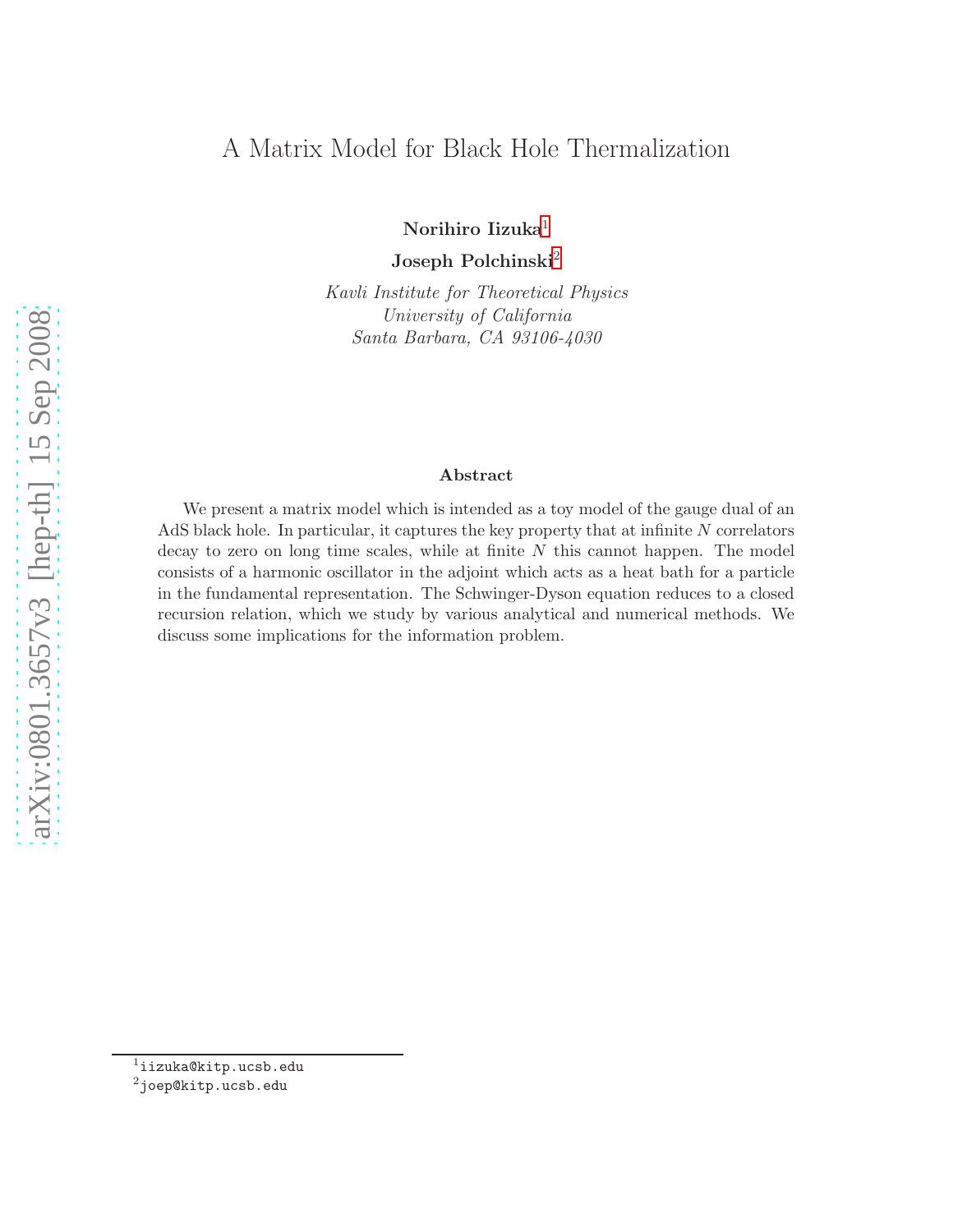## 1 Introduction

The black hole information paradox [\[1\]](#page-20-0) is one of the great thought experiments in physics. Three decades of effort have made it clear that it has no trivial resolution, but indeed requires a modification of some central principle of physics [\[1\]](#page-20-0), although the focus has largely shifted from a breakdown of quantum purity to a holographic nonlocality of quantum gravity [2, [3\]](#page-20-1).

The information paradox was largely responsible for the intense scrutiny given to the dynamical properties of black branes, which led to the discovery of gauge/gravity duality [\[4\]](#page-20-2). This duality in turn implies that information is not lost, because one can describe the formation and decay of a black hole within systems that have a well-defined dual description in an ordinary quantum framework.<sup>[1](#page-1-0)</sup>

This argument for information preservation is rather indirect. In order to calculate the black hole S-matrix, one must translate the initial infalling state into the dual field theory, evolve forward in the field theory variables, and translate back into the outgoing state of the Hawking radiation. It would be desirable to have a prescription entirely in terms of the bulk gravitational variables, since this is how the Hawking radiation, and the apparent information loss, is found. Indeed, the proposed answers to the question "Where does the argument for information loss break down?" are now as diverse as the answers to the original question "What happens to information thrown into a black hole?" We may hope that the attempt to answer this new question will be as fruitful as it was for the earlier one.

It is notable that some features of the black hole persist even in the weakly coupled gauge theory, where the spacetime interpretation of the bulk breaks down. The continuation of the Hawking-Page transition [\[7,](#page-20-3) [8\]](#page-20-4) to weak coupling has been studied extensively [\[9,](#page-20-5) [10,](#page-20-6) [11,](#page-20-7) [12\]](#page-20-8). It has also been argued that vestiges of the black hole singularity [\[13\]](#page-20-9) and of the information problem [\[14\]](#page-20-10) survive at weak coupling.[2](#page-1-1)

Ref. [\[14\]](#page-20-10) considers the information problem in the form presented in Ref. [\[15\]](#page-21-0). The low energy gravitational field theory description of AdS black holes shows quasinormal behavior, the exponential decay of correlations in time [\[19,](#page-21-1) [20\]](#page-21-2). This description should be valid at large  $N$  and large  $\lambda$  Hooft parameter, where the curvature is small. In the dual field theory, exponential decay is possible at infinite  $N$ , where the thermal field theory has an infinite number of states and can absorb an arbitrary amount of information. However, at large finite N exponential decay can only persist until the correlations are of order  $e^{-O(N^2)}$ , because the black hole has only a finite number of states and so the correlator is a sum of a finite number

<span id="page-1-0"></span><sup>&</sup>lt;sup>1</sup>In stating that the dual theory is well defined, we have in mind the superrenormalizable duals introduced in Ref. [\[5\]](#page-20-11), as well as the BFSS Matrix Theory [\[6\]](#page-20-12), which is a quantum mechanical example of gauge/gravity duality.

<span id="page-1-1"></span><sup>&</sup>lt;sup>2</sup>Ref. [\[13\]](#page-20-9), and our work, model the weakly coupled duals to the  $AdS_5 \times S^5$  or Matrix Theory black holes. The weakly coupled limit of the BTZ black hole is also interesting, and the corresponding questions have been explored in Refs. [\[15,](#page-21-0) [16,](#page-21-3) [17,](#page-21-4) [18\]](#page-21-5).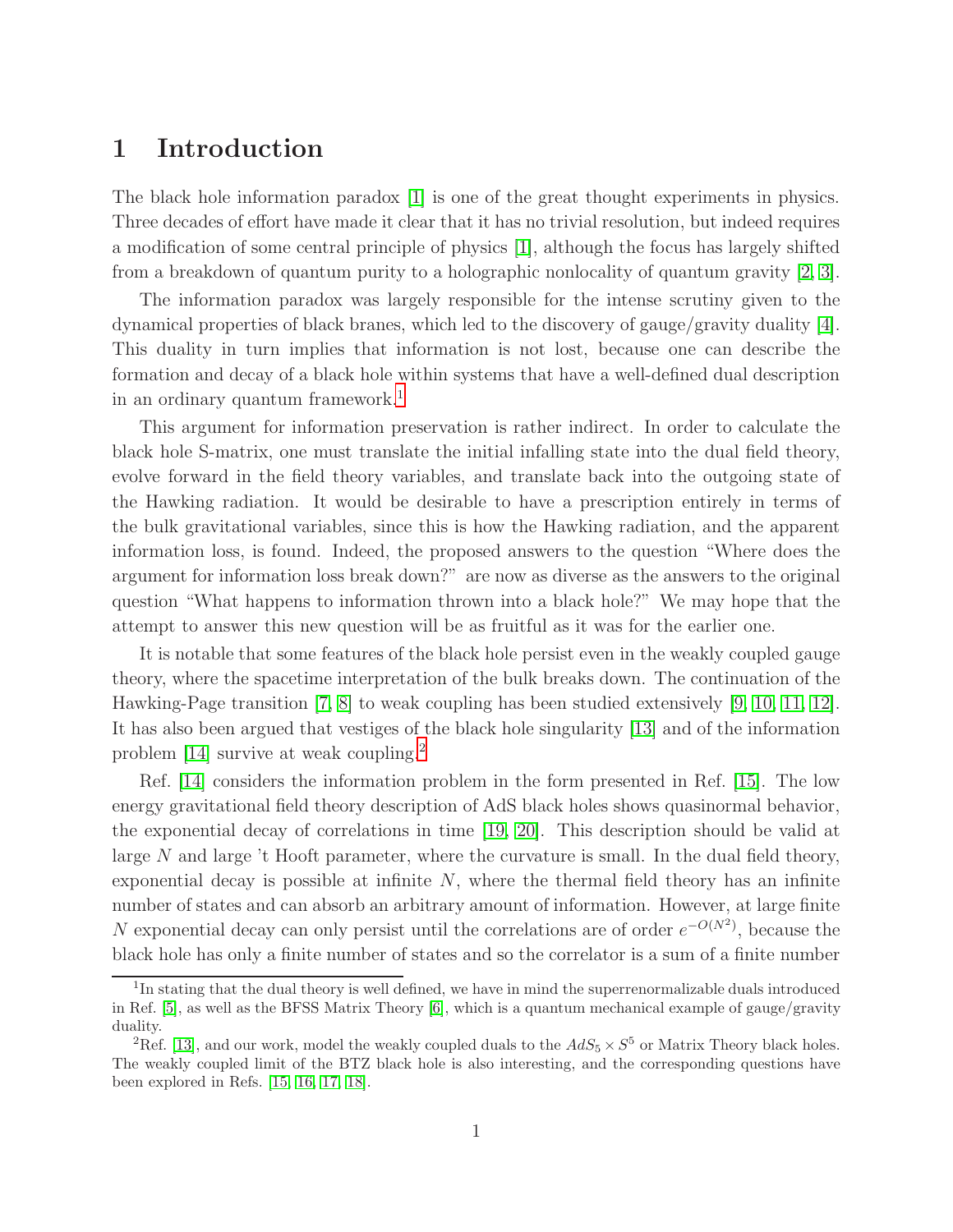of exponentials. Reconciling this with the prediction of the low energy bulk field theory is a manifestation of the information paradox.[3](#page-2-0)

Ref. [\[14\]](#page-20-10) argues that signs of the quasinormal behavior can be seen at arbitrarily weak coupling, in that perturbation theory breaks down at long times no matter how small the coupling is. We would like to extend this, resumming the perturbation theory to see the explicit form of the late-time behavior. The graphs considered in Ref. [\[14\]](#page-20-10) have a simple iterative structure that suggests such a resummation. However, we would like to find a situation in which this resummation is systematic, in that it represents the full planar amplitude. This would provide a setting for discussing the breakdown of the large- $N$  approximation, which is dual to the loop expansion of the bulk theory.

We identify a simple system with the desired property: a harmonic oscillator in the  $U(N)$  adjoint representation plus a harmonic oscillator in the  $U(N)$  fundamental, coupled through a trilinear interaction. In particular, it is sufficient to consider the limit of a single fundamental excitation in interaction with the adjoint oscillator. One can think of the adjoint as a heat bath coupled to the fundamental, and we study the decay of correlations of the fundamental field.

This model may have a number of realizations; one can think of it as a reduced version of a D0-brane black hole with a D0 probe, where the matrix variables are the 0-0 fields and the fundamentals are the  $0$ - $0_{\text{probe}}$  fields [\[22,](#page-21-6) [23\]](#page-21-7). It might actually arise in some decoupling limit, although of course it would be a limit of large spacetime curvature. This simple model may also have applications outside of black hole physics, along the lines of the Caldeira-Leggett model [\[24\]](#page-21-8).

In Sec. 2 we introduce the model. It has the same graphical structure as the 't Hooft model of two-dimensional QCD [25]. Unlike the 't Hooft model there are dynamical adjoints, but we achieve the simplified graphical structure of the 't Hooft model by stipulating that the adjoints have no self-interaction. We first consider zero temperature; we derive the Schwinger-Dyson equation, which reduces to a two-term recursion equation with respect to frequency. The singularities consist of poles on the real axis. We also analyze the quantum mechanics canonically, leading to a closed-form solution a zero temperature.

In Sec. 3 we consider nonzero temperature. Again, the Schwinger-Dyson equation reduces to an iterative equation, but with three terms rather than two. In this case we can argue that the correlator for the fundamental field must approach zero at long times (in the planar limit). Numerically, we show that the decay is power law for small couplings and exponential for couplings that are sufficiently large; the power law regime is likely an artifact of our model that has no analog for the black hole. We develop briefly the approximate solutions for small

<span id="page-2-0"></span><sup>&</sup>lt;sup>3</sup>The relation between the information paradox and the discreteness of the spectrum is discussed further in Ref. [\[21\]](#page-21-9).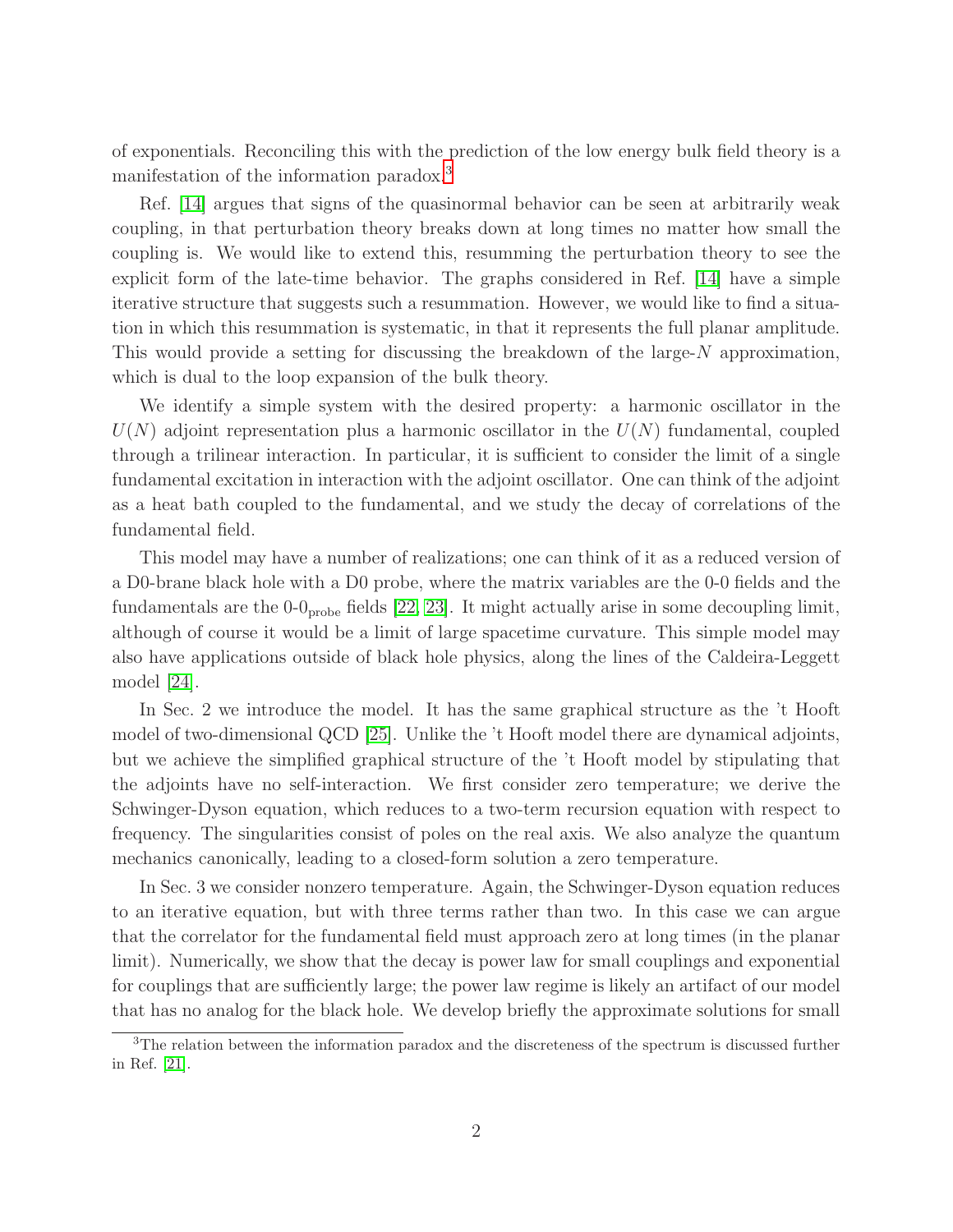coupling and small mass. We also extend the model, by the introduction of decoupled sectors and the singlet constraint, so as to obtain a Hagedorn transition.

In Sec. 4 we discuss some implications for the information problem.

## 2 Zero temperature

### 2.1 The model

The fields are a Hermitian matrix  $X_{ij}(t)$  and a complex vector  $\phi_i(t)$ , with conjugate momenta

$$
[X_{ij}, \Pi_{kl}] = i\delta_{il}\delta_{jk} , \quad [\phi_i, \pi_j] = i\delta_{ij} . \tag{1}
$$

The Hamiltonian is

$$
H = \frac{1}{2}\text{Tr}(\Pi^2) + \frac{m^2}{2}\text{Tr}(X^2) + \pi^{\dagger}(1 + gX/M)\pi + M^2\phi^{\dagger}(1 + gX/M)\phi.
$$
 (2)

In terms of the lowering operators for the fundamental and antifundamental,

$$
a_i = \frac{\pi_i^{\dagger} - iM\phi_i}{\sqrt{2M}} \ , \quad \bar{a}_i = \frac{\pi_i - iM\phi_i^{\dagger}}{\sqrt{2M}} \ , \tag{3}
$$

this is (dropping a constant)

<span id="page-3-0"></span>
$$
H = \frac{1}{2}\text{Tr}(\Pi^2) + \frac{m^2}{2}\text{Tr}(X^2) + M(a^\dagger a + \bar{a}^\dagger \bar{a}) + g(a^\dagger X a + \bar{a}^\dagger X^T \bar{a})\,. \tag{4}
$$

We do not impose the singlet constraint for now, and so there is no Hawking-Page transition. In Sec. 3.4 we will extend this model to include these features.

There are several motivations that lead us to this model. The model of Ref. [\[14\]](#page-20-10) is based on iteration of the basic graphical unit shown in Fig. 1. In our case, the basic process is just the upper half of this graph, above the dashed line: a vector emitting and reabsorbing an adjoint. The doubling of the graph in Ref. [\[14\]](#page-20-10) plays no essential role, so our model should have similar properties. Moreover, we will see that for us the iteration represents the full planar approximation, whereas in Ref. [\[14\]](#page-20-10) it is just a partial summation, while the full planar summation would be much harder. For the purpose of systematic study of the breakdown of the  $1/N$  approximation, it is useful that one can sum the full planar amplitude.

In fact, a very similar model has already been studied in Refs. [\[22,](#page-21-6) [23\]](#page-21-7) as an approximation to the quantum mechanics of D0-branes. That model is more elaborate, in that the fields carry additional indices, and there are fermions, with supersymmetry. However, the basic graphical structure is the same; in particular the self-interaction of the adjoints is replaced with a quadratic potential, via a mean field approximation. In Refs. [\[22,](#page-21-6) [23\]](#page-21-7), the adjoints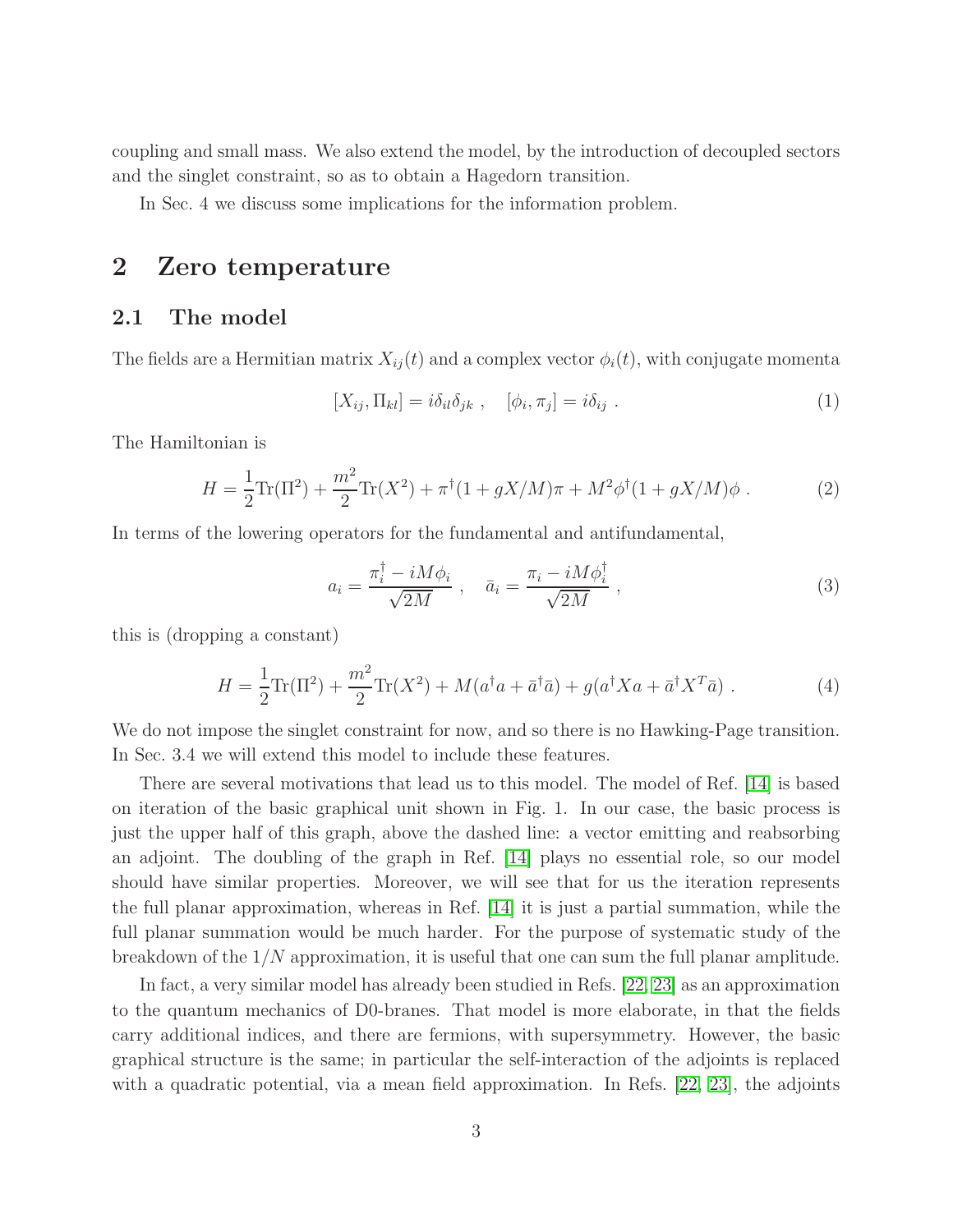

Figure 1: The basic graphical unit studied in Ref. [\[14\]](#page-20-10). Iteration of this leads to breakdown of perturbation theory at long times. Our model iterates a basic unit which is just one side of this, above the dashed line.

form a D0-brane black hole, and the fundamental is a string stretched from a probe D0 brane to the black hole. We will be studying the correlator in the one-fundamental sector. Essentially, we are looking at waves traveling on the stretched string, particularly as they fall into the black hole. (Ref. [\[26\]](#page-21-10) considered a similar situation.)

This system [\(4\)](#page-3-0) has no ground state, because the highest term is cubic in the fields. However, the Hamiltonian commutes with the number operators  $N_{\phi} = a^{\dagger}a$  and  $N_{\bar{\phi}} = \bar{a}^{\dagger}\bar{a}$ , and in each  $(N_{\phi}, N_{\bar{\phi}})$  sector there is a ground state. Defining

<span id="page-4-0"></span>
$$
H' = H + c(N_{\phi} + N_{\bar{\phi}})(N_{\phi} + N_{\bar{\phi}} - 1) \tag{5}
$$

the eigenstates of  $H'$  are the same as those of  $H$ , and for sufficiently large c and M the ground state will be in the sector  $N_{\phi} = N_{\bar{\phi}} = 0$ . We assume this henceforth.

In fact, for our purposes we need study only the behavior of a single particle in the fundamental represention, in interaction with the matrix heat bath. To isolate this we will take the splitting M for the fundamental oscillator to be large compared to all other scales, in particular the temperature, and we focus on the observable

<span id="page-4-1"></span>
$$
e^{iM(t-t')}\left\langle\operatorname{T}a_i(t)a_j^\dagger(t')\right\rangle_T \equiv \delta_{ij}G(T,t-t')\ .\tag{6}
$$

Note that  $t$  and  $t'$  are Lorentzian, and that in the present section we are interested in temperature  $T = 0$ . By construction, the stabilizing term [\(5\)](#page-4-0) vanishes in the relevant sectors  $N_{\phi} = 0, 1, N_{\bar{\phi}} = 0$ , and so we can calculate with the original H [\(4\)](#page-3-0). Including the phase factor in the correlator, the dependence on  $M$  drops out in the large- $M$  limit. Thus there are essentially two parameters at zero temperature, m, and g with units of  $m^{3/2}$ . In terms of the analogous brane system, taking  $M$  to be large means that the probe brane is far from the black hole.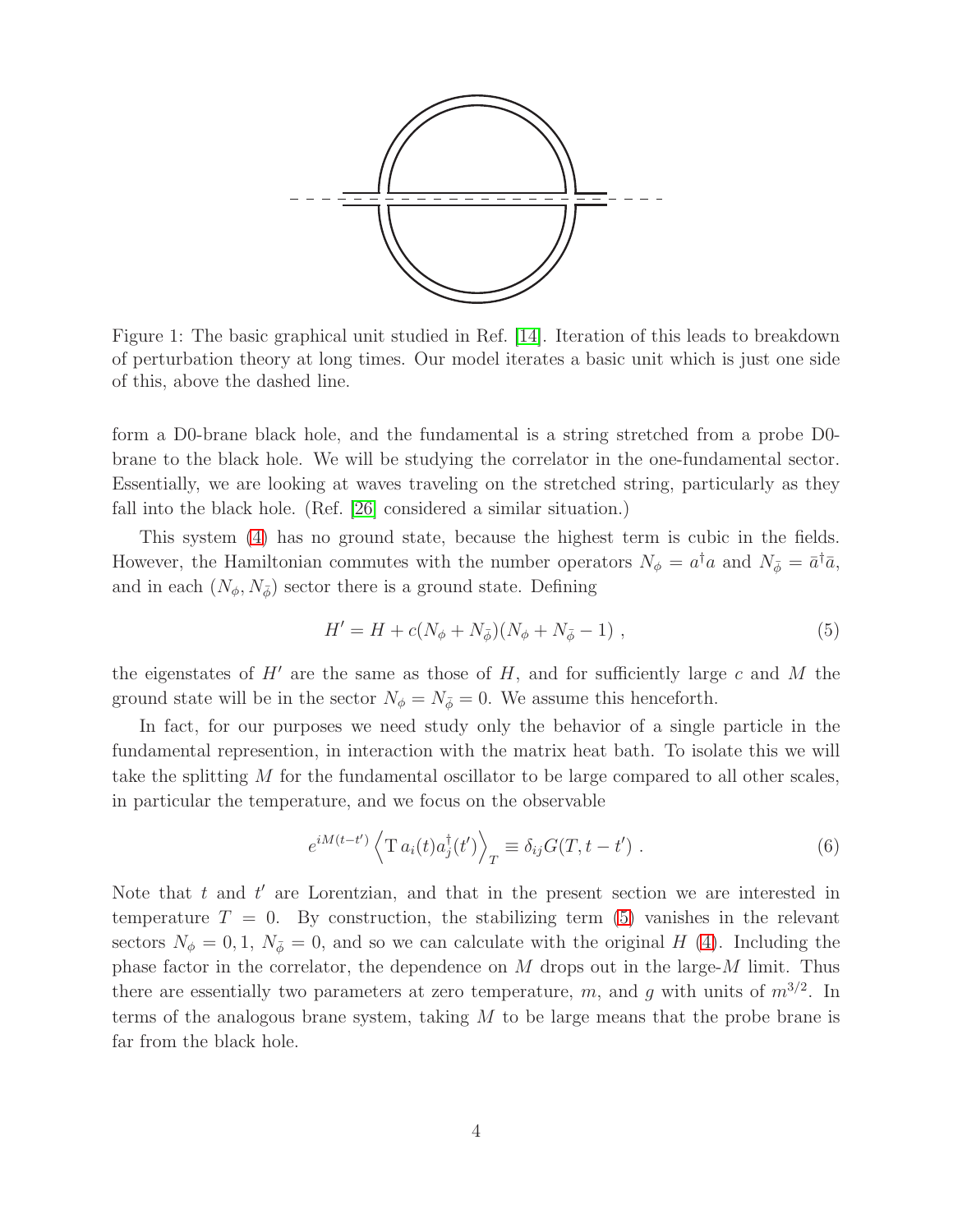

Figure 2: Schwinger-Dyson equation for planar contributions to  $G(\omega)$  (propagator with shaded rectangle) in terms of  $\tilde{G}_0(\omega)$  and  $\tilde{K}_0(\omega)$ .

#### 2.2 The Schwinger-Dyson equation

At zero temperature, the sum of all planar contributions to the correlator [\(6\)](#page-4-1) is given by the Schwinger-Dyson equation

$$
\tilde{G}(\omega) = \tilde{G}_0(\omega) - \lambda \tilde{G}_0(\omega) \tilde{G}(\omega) \int_{-\infty}^{\infty} \frac{d\omega'}{2\pi} \tilde{G}(\omega') \tilde{K}_0(\omega - \omega') , \qquad (7)
$$

where  $\lambda = g^2 N$  and

$$
\tilde{G}_0(\omega) = \frac{i}{\omega + i\epsilon} , \quad \tilde{K}_0(\omega) = \frac{i}{\omega^2 - m^2 + i\epsilon} . \tag{8}
$$

This is shown graphically in Fig. 2. This has the same form as in 2-D QCD [25] because the index structure of the interaction is the same. The integral can be carried out. Because a annihilates the vacuum,  $G(t)$  vanishes for  $t < 0$  and so  $G(\omega)$  is nonsingular in the upper half-plane. Also, because the coupling g has mass dimension  $3/2$  we can assume that  $\tilde{G}$ has its free behavior  $i/\omega$  at high frequency. We can then close the contour in the upper half-plane and evaluate the residue at  $\omega' = \omega - m + i\epsilon$  to obtain

<span id="page-5-0"></span>
$$
\tilde{G}(\omega) = \frac{i}{\omega} \left( 1 - \frac{\lambda}{2m} \tilde{G}(\omega) \tilde{G}(\omega - m) \right) . \tag{9}
$$

We omit the  $i\epsilon$  from this equation, with the understanding that the correlator is to be evaluated infinitesimally above the real axis.

In Sec. 2.3 we will solve this in closed form, but first let us study it using a variety of analytic and numerical approaches. To get our bearings, let us consider first the limit  $m \to 0$ with  $2\lambda/m \equiv \nu^2$  fixed. Eq. [\(9\)](#page-5-0) becomes the algebraic equation

$$
\nu^2 \tilde{G}^2(\omega) - 4i\omega \tilde{G}(\omega) - 4 = 0 , \qquad (10)
$$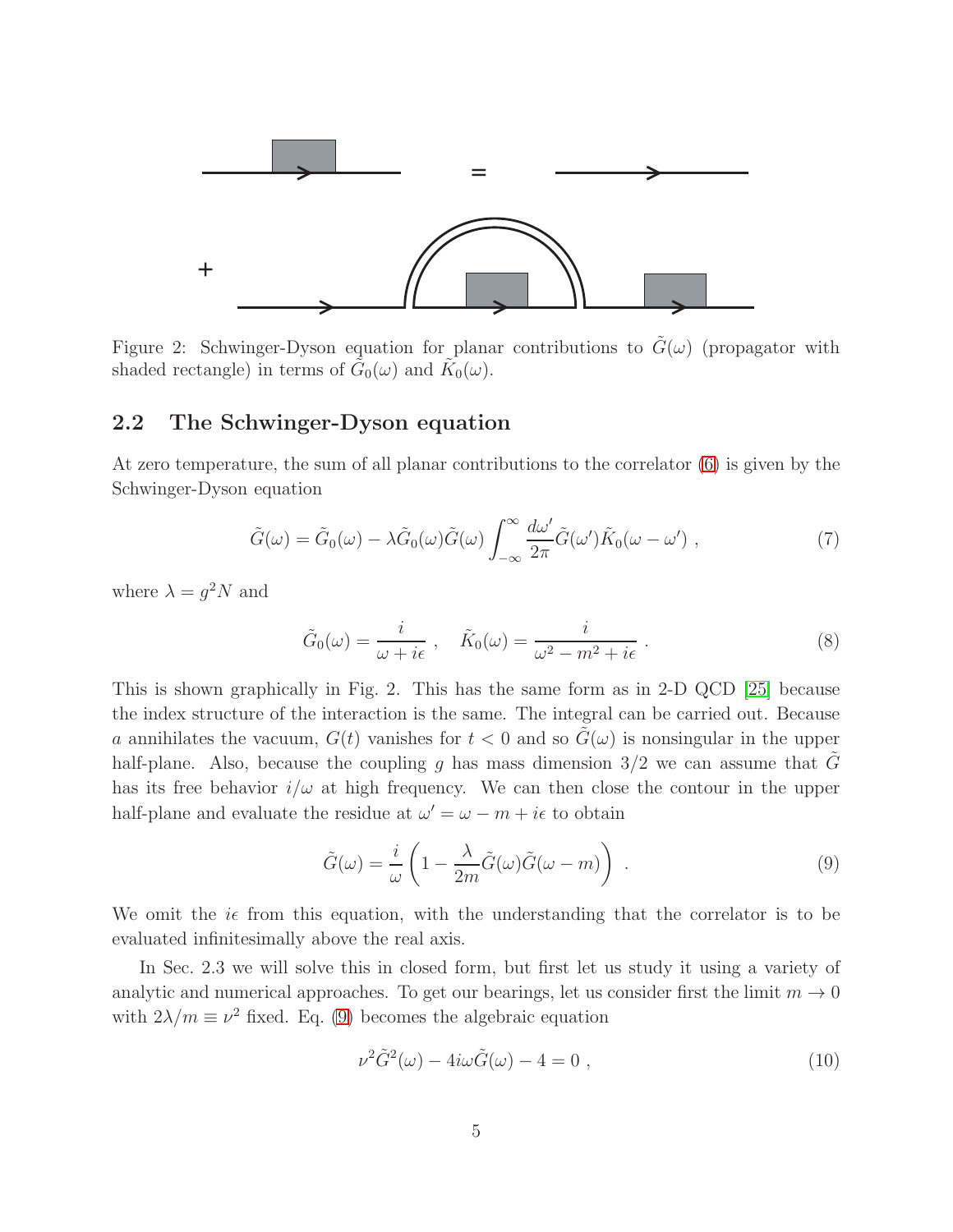and so

<span id="page-6-0"></span>
$$
\tilde{G}(\omega) = \frac{2i}{\nu^2} \left( \omega - \sqrt{\omega^2 - \nu^2} \right)
$$

$$
= \frac{2i}{\omega + \sqrt{\omega^2 - \nu^2}} \ . \tag{11}
$$

On the physical sheet, the square root approaches  $\omega$  at long distance. The  $\omega = 0$  pole has been broadened into a branch cut of width  $2\nu$ .

This has a simple interpretation. We are taking the harmonic oscillator frequency  $m$ to 0, so the matrix  $X$  is essentially a static variable with an eigenvalue distribution given by the Wigner semi-circle law. The propagator [\(11\)](#page-6-0) is just the free propagator with mass  $\mu = gX$ , averaged over a semi-circle eigenvalue distribution for X of width  $\sqrt{2N/m}$ . The branch cuts in  $\omega$  translate into the asymptotic power law decay  $e^{\pm i\nu t}t^{-3/2}$ . However, this power law decay is unrelated to the quasinormal behavior that we seek: it originates from the noncompactness of X due to the vanishing of the potential at  $m = 0$ , rather than the  $large-N$  limit.

Writing Eq. [\(9\)](#page-5-0) as a recursion relation

<span id="page-6-1"></span>
$$
\frac{1}{\tilde{G}(\omega)} = \frac{\nu^2}{4}\tilde{G}(\omega - m) - i\omega \tag{12}
$$

gives an efficient way to calculate numerically, beginning with the asymptotic behavior  $\tilde{G}(\omega) \sim$  $i/(\omega + i\epsilon)$ . In order this procedure to work, we must require that the recursion be stable at large  $|\omega|$  — otherwise, subasymptotic terms could grow to become significant. Suppose that there is a solution  $\tilde{G}_{*}(\omega)$ , and we consider a perturbation  $\tilde{G}_{*}(\omega) + \gamma(\omega)$ . Then

$$
\gamma(\omega) = -\frac{\nu^2}{4}\tilde{G}_*^2(\omega)\gamma(\omega - m) \ . \tag{13}
$$

The recursion is stable towards increasing  $\omega$  when  $|\nu^2 \tilde{G}_*^2(\omega)| \leq 4$ , and stable towards decreasing  $\omega$  when the inequality is reversed. Since  $\tilde{G}(\omega) = O(\omega^{-1})$  at large  $|\omega|$ , the recursion is stable there in the direction of increasing  $\omega$ . Given perfect numerical precision, we could start at very large negative  $\omega$  and use the convergence to bring us very close to a solution. Even if the recursion became unstable for some intermediate range, we could make the initial error as small as desired. In practice, a highly unstable recursion would lead to a numerical errors. This is an potentially an issue at small  $m$ , where the recursion requires many steps. In fact, using the  $m = 0$  solution [\(11\)](#page-6-0) one finds that the recursion to the right is no worse than neutrally stable in this limit.

Before performing the numerics, we can anticipate that the branch cut found at  $m = 0$ must break up into poles. Since there is no branch cut at large  $\omega$ , none can appear through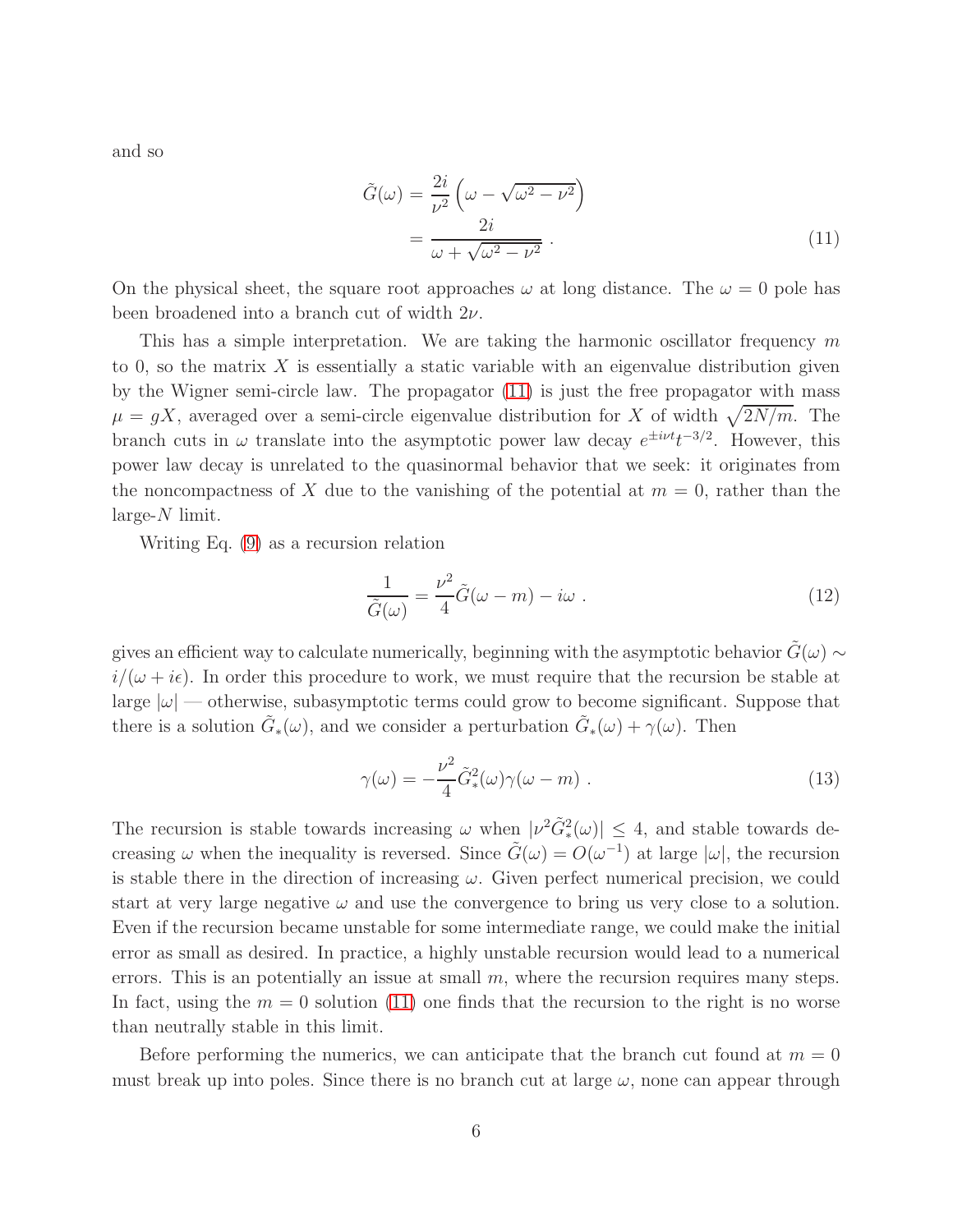the recursion. However, whenever the right-hand side of Eq. [\(12\)](#page-6-1) vanishes, there will be a pole in  $G(\omega)$ . Generically this will happen at isolated points on the real axis, because the right-hand side is purely imaginary there. The numerical integration verifies this picture: the branch cut breaks up into poles as  $m$  is turned on, and the poles move further apart as m is increased with  $\nu$  fixed. Zero temperature results for the real part of  $\tilde{G}(\omega)$  are shown in Fig. 3 for  $\nu = 1$ ,  $m = 0.05$  and in Fig. 4a for  $\nu = 1$ ,  $m = 0.80$ .

There is a temptation at small m to approximate the recursion  $(12)$  by a differential equation, but this does not seem to be useful: the differential equation is less stable than the recursion relation. They agree on smooth configurations, but have different  $e^{O(\omega/m)}$ instabilities.

#### 2.3 Canonical calculation

The intermediate states in Fig. 2 consist of a single  $\phi$  excitation plus any number of X excitations, with the indices contracted:

$$
|j,r\rangle = N^{-r/2} a_i^{\dagger} (A^{\dagger r})_{ij} |v\rangle \ , \quad r \ge 0 \ , \tag{14}
$$

where  $|v\rangle$  is the free ground state and  $A_{ij}^{\dagger} = (\Pi_{ij} + imX_{ij})/\sqrt{2m}$  is the raising operator. The states  $|j, r\rangle$  are orthonormal at large N. Then

$$
(H-M)|j,r\rangle = mr|j,r\rangle + \frac{i\nu}{2}|j,r+1\rangle - \frac{i\nu}{2}|j,r-1\rangle - \frac{i\nu}{2}\sum_{l=1}^{r-1} N^{-1-l/2}(A^{\dagger l})_{kk}|j,r-l-1\rangle. \tag{15}
$$

The last term has norm of order  $N^{-1}$  and so drops out in the planar limit. The noncompactness in r suggests that this model may show quasinormal behavior at finite temperature.

Defining

$$
|j,\psi\rangle = \sum_{r=0}^{\infty} \psi_r |j,r\rangle , \qquad (16)
$$

we have the eigenvalue condition

$$
(\omega - mr)\psi_r = \frac{i\nu}{2}(\psi_{r-1} - \psi_{r+1}), \quad \psi_{-1} \equiv 0.
$$
 (17)

This is essentially the Bessel recursion relation. Specifically,

<span id="page-7-0"></span>
$$
\psi_r = i^{-r} J_{r-\omega/m}(\nu/m) \tag{18}
$$

Here  $i^{-r}N_{r-\omega/m}(\nu/m)$  would satisfy the same recursion relation, but only the solution [\(18\)](#page-7-0) is normalizable. The eigenvalue condition  $J_{-1-\omega/m}(\nu/m) = 0$  determines the poles in the correlator. With this clue, we can find the closed-form solution to the Schwinger-Dyson equation [\(9\)](#page-5-0),

$$
\tilde{G}(\omega) = \frac{2i}{\nu} \frac{J_{-\omega/m}(\nu/m)}{J_{-1-\omega/m}(\nu/m)} \ . \tag{19}
$$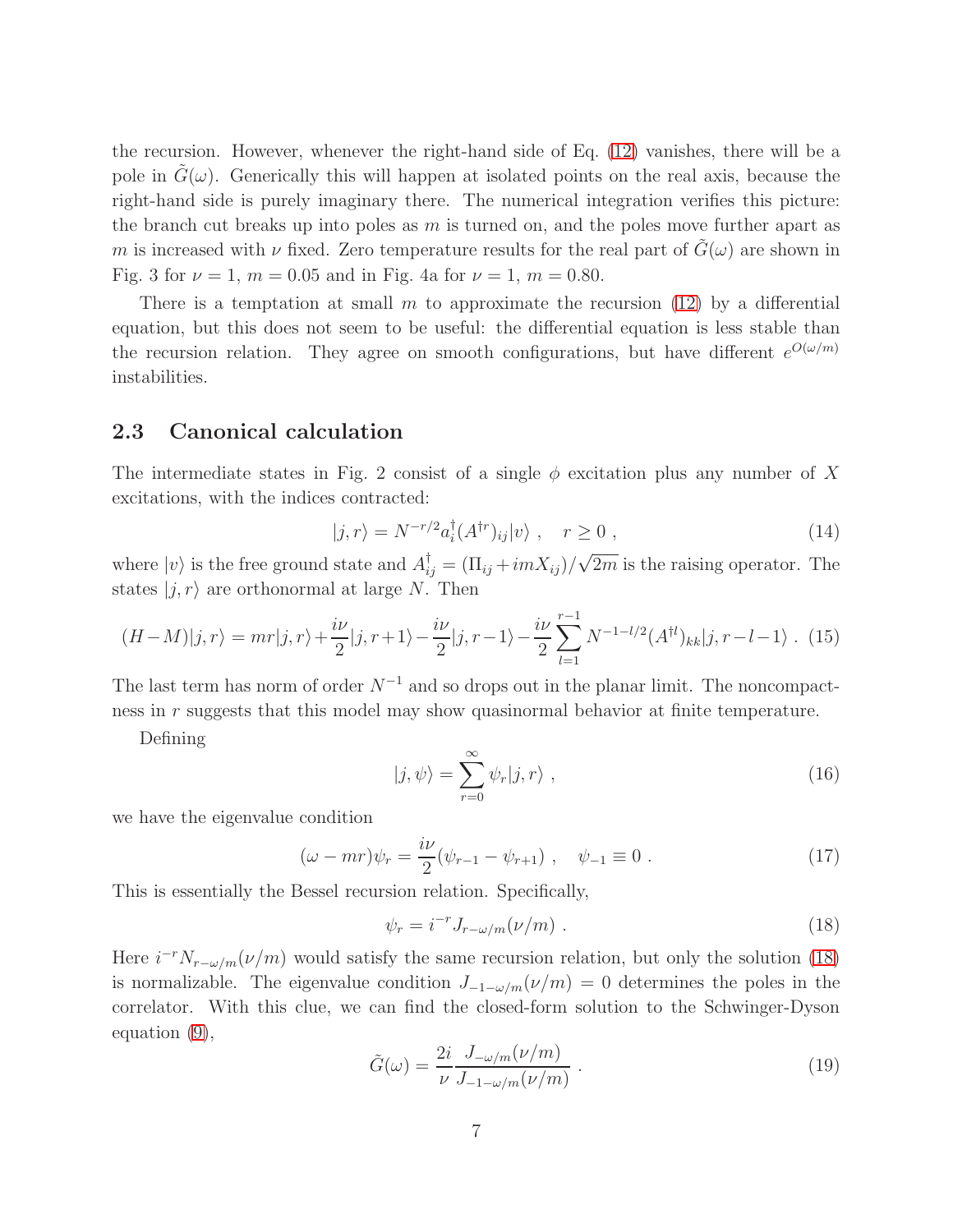

Figure 3: a) The real part of  $\tilde{G}(\omega)$  for  $\nu = 1$ ,  $m = 0.05$ , evaluated 0.01 units above the real axis to give the delta functions finite width. b) The same function evaluated 0.1 units above the real axis: the poles merge into an approximate semicircle distribution.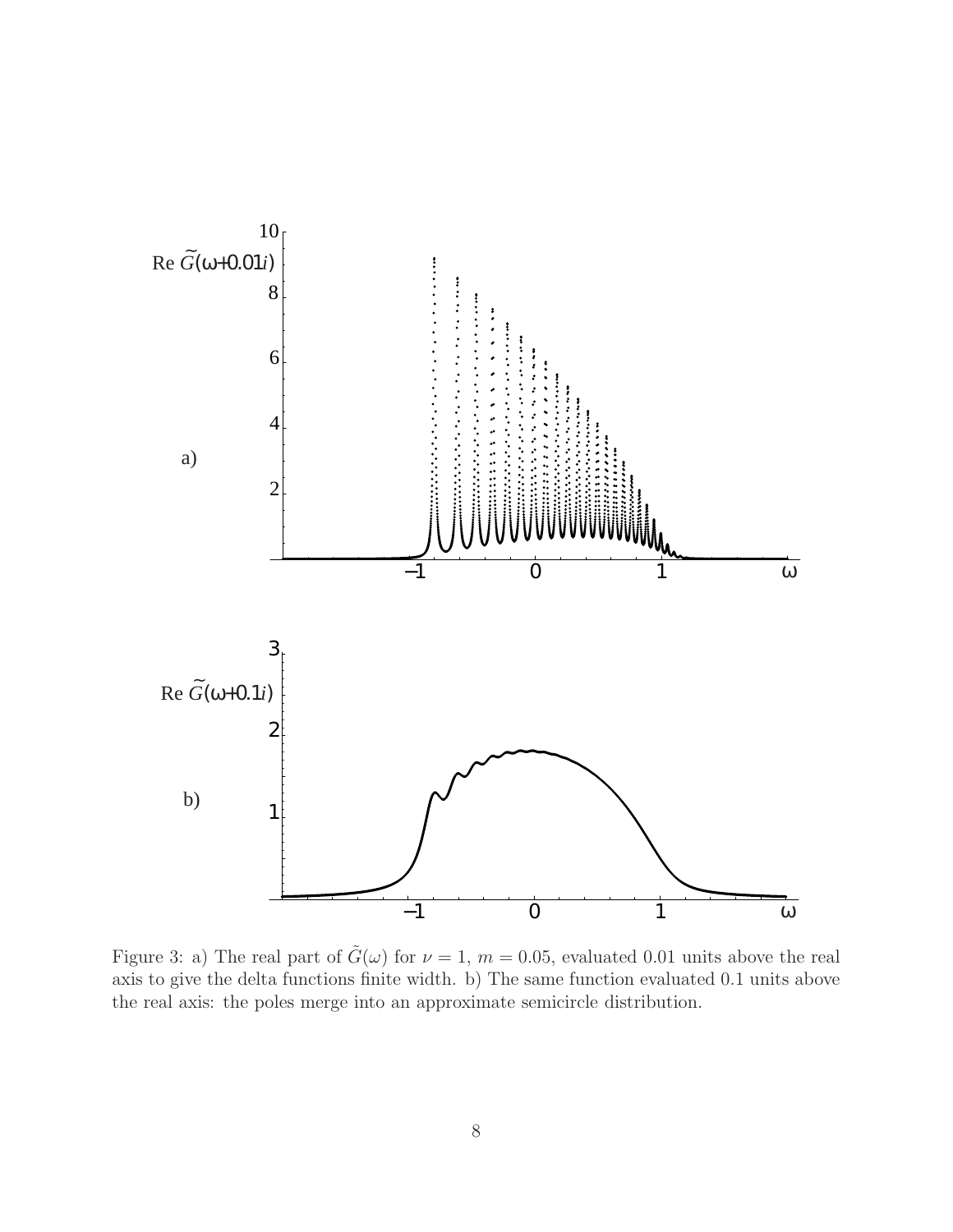## 3 Finite temperature

### 3.1 The Schwinger-Dyson equation

Now consider the system at nonzero temperature. To study real-time thermal correlators one generally needs the doubled integration contour of the Schwinger-Keldysh formalism [\[27,](#page-21-11) [28,](#page-22-0) [29\]](#page-22-1). However, our situation simplifies. First, we are assuming that M is large compared to the temperature, so there are no  $\phi$  excitations in thermal equilibrium. Second, the X fields have no self-interaction, so the thermal ensemble is free.<sup>[4](#page-9-0)</sup> In this case the real-time formalism reduces to replacing the X propagator with the free thermal propagator,

<span id="page-9-2"></span>
$$
\tilde{K}_0(T,\omega) = \frac{i}{1 - e^{-m/T}} \left( \frac{1}{\omega^2 - m^2 + i\epsilon} - \frac{e^{-m/T}}{\omega^2 - m^2 - i\epsilon} \right) \tag{20}
$$

The Schwinger-Dyson equation is changed only by the use of this propagator,

$$
\tilde{G}(T,\omega) = \tilde{G}_0(\omega) - \lambda \tilde{G}_0(\omega) \tilde{G}(T,\omega) \int_{-\infty}^{\infty} \frac{d\omega'}{2\pi} \tilde{G}(T,\omega') \tilde{K}_0(T,\omega - \omega') . \tag{21}
$$

The time-ordered correlator  $G(T, t)$  still vanishes at  $t < 0$  (because  $M \gg T$ ) and so we can again close the contour in the upper half-plane and pick up only the poles of  $\tilde{K}_0(T,\omega)$ . This gives

$$
\tilde{G}(T,\omega) = \frac{i}{\omega} \left\{ 1 - \frac{\nu^2}{4(1 - e^{-m/T})} \tilde{G}(T,\omega) \left[ \tilde{G}(T,\omega - m) + e^{-m/T} \tilde{G}(T,\omega + m) \right] \right\} ,\qquad(22)
$$

or

<span id="page-9-1"></span>
$$
\tilde{G}(T,\omega-m) - \frac{4}{\nu_T^2} \frac{1}{\tilde{G}(T,\omega)} + e^{-m/T} \tilde{G}(T,\omega+m) = \frac{4i\omega}{\nu_T^2}
$$
\n(23)

with  $\nu_T^2 = \nu^2/(1 - e^{-m/T}).$ 

Although this is similar to the zero-temperature Schwinger-Dyson equation, the behavior of its solutions is very different. At zero temperature the singularities of  $G(\omega)$  are poles on the real axis. At nonzero temperature such poles are impossible.

To see this, note first the spectral representation,

$$
G(T, t - t') = \mathcal{N} \text{Tr}\left(e^{-H/T} a_1(t) a_1^\dagger(t')\right) = \mathcal{N} \sum_{A, B} |\langle A| a_1 | B \rangle|^2 \theta(t - t') e^{-E_A/T - i(t - t')(E_B - E_A)},\tag{24}
$$

where  $\mathcal{N}^{-1} = \text{Tr } e^{-H/T}$ . The Fourier transform is

$$
\tilde{G}(T,\omega) = i\mathcal{N} \sum_{A,B} \frac{e^{-E_A/T} |\langle A|a_1|B\rangle|^2}{\omega - E_B + E_A}
$$

$$
= i \int_{-\infty}^{\infty} \frac{d\mu F(\mu)}{\omega - \mu} . \tag{25}
$$

<span id="page-9-0"></span> $4$ Note that in any event the backreaction of the fundementals on the adjoints is suppressed in  $N$ .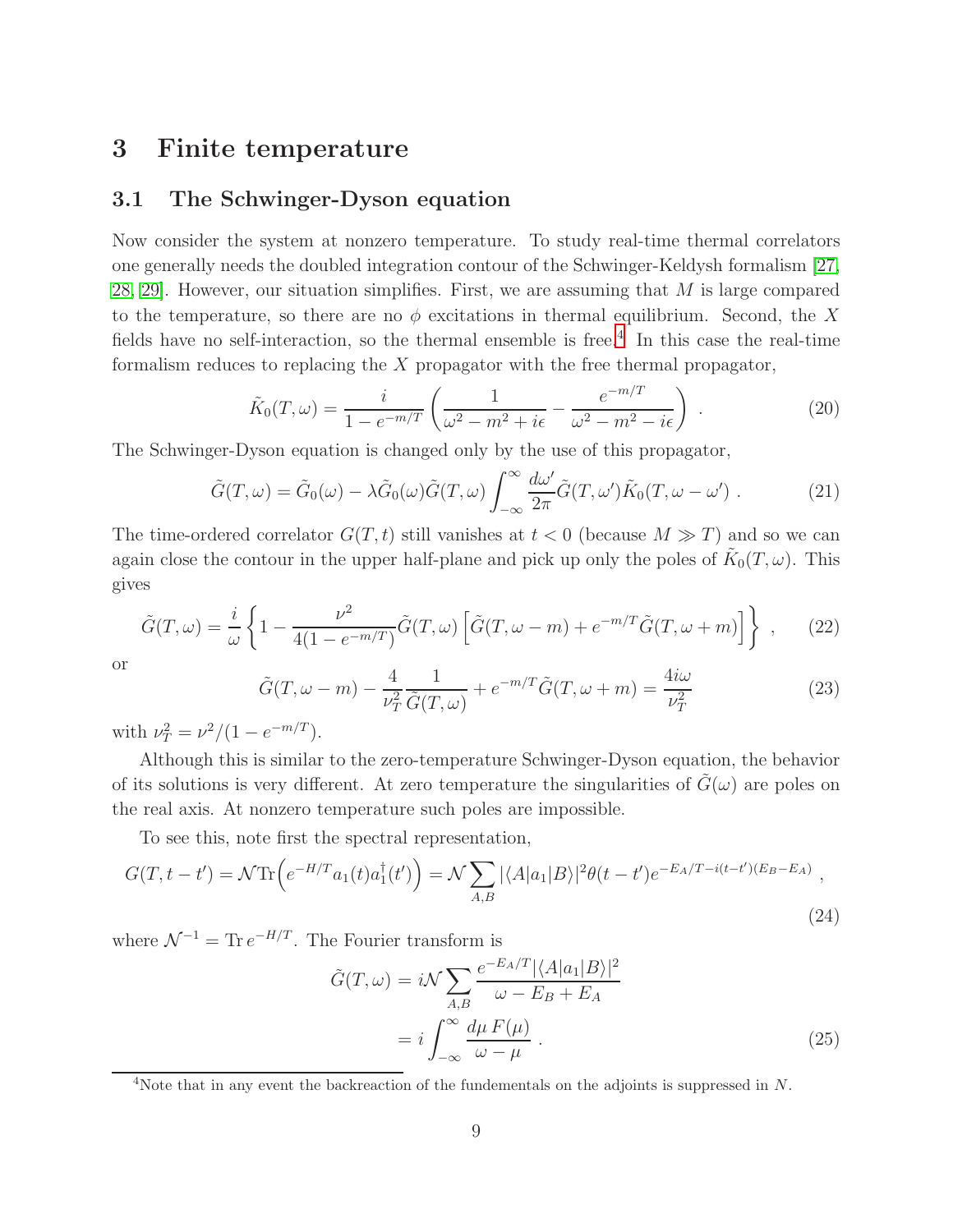We have introduced the nonnegative spectral density

$$
F(\mu) = \mathcal{N} \sum_{A,B} e^{-E_A/T} |\langle A|a_1|B\rangle|^2 \delta(\mu - E_B + E_A) \tag{26}
$$

Now, suppose that there is a pole in  $\tilde{G}(T,\omega)$  at some  $\omega_0$ . Then the first term on the LHS of Eq. [\(23\)](#page-9-1) has a pole at  $\omega = \omega_0 + m$ . This must be cancelled either by a pole in the last term with a residue of the opposite sign, or by a pole in the second term from a zero of  $G(T, \omega)$  at  $\omega = \omega_0 + m$ . The spectral representation forbids a negative residue, so the zero must exist. Similarly we can conclude that there is a zero at  $\omega_0 - m$ . It then follows that all three terms on the LHS vanish at  $\omega = \omega_0$ , which is a contradiction except possibly for a pole at  $\omega_0 = 0$ (which is indeed present in the free theory).

The absence of poles, and so of delta-functions in  $F(\mu)$ , immediately implies that the correlator goes to zero asymptotically in time: this model has the planar behavior that we seek. If the zero temperature poles separate into branch cuts on the real axis there will be power law falloff; if the singularities drop below the real axis onto the second sheet the decay will be exponential. We find numerically that at small nonzero temperature the poles widen into branch cuts, while at higher temperature the cuts merge and the singularities drop below the axis. We will present these results in Sec. 3.2, after some further analytic discussion.

The recursion relation again becomes algebraic in the limit  $m \to 0$ , now with  $\nu_T^2$  fixed,

$$
(1 + e^{-m/T})\nu_T^2 \tilde{G}^2(T, \omega) - 4i\omega \tilde{G}(T, \omega) - 4 = 0.
$$
 (27)

The solution is

<span id="page-10-1"></span>
$$
\tilde{G}(T,\omega) = \frac{2i}{(1 + e^{-m/T})\nu_T^2} \left(\omega - \sqrt{\omega^2 - (1 + e^{-m/T})\nu_T^2}\right) \,. \tag{28}
$$

The logic is the same as at zero temperature, with the eigenvalue distribution thermally broadened.

The three term recursion relation [\(23\)](#page-9-1) is unstable in both directions, so its solution is less constrained than at zero temperature. We can derive some useful results from the real part Re  $\tilde{G}(T,\omega) = \pi F(\omega)$ . Then

<span id="page-10-0"></span>
$$
F(\omega - m) - \frac{4}{\nu_T^2 |\tilde{G}(T,\omega)|^2} F(\omega) + e^{-m/T} F(\omega + m) = 0.
$$
 (29)

First, if the spectral density has support in any segment of the real axis then it has support in every segment translated by a multiple of  $m$ . Thus, when the poles spread into branch cuts, each cut is accompanied by an unbounded series of additional cuts. This does not contradict the known asymptotic behavior, because the magnitude of  $F(\omega)$  goes to zero at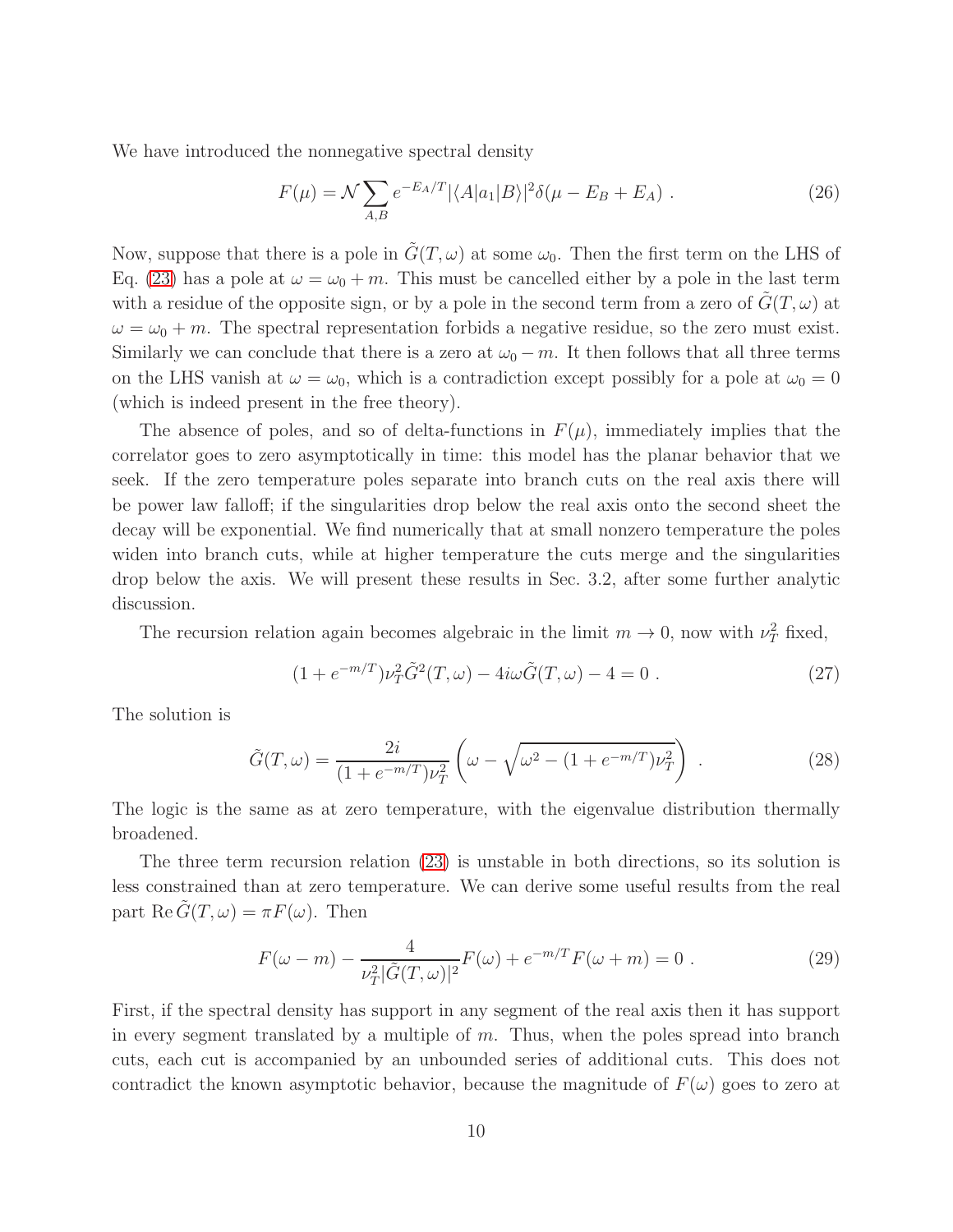large  $\omega$ . The form of the falloff follows from the fact that coefficient of the middle term in Eq. [\(29\)](#page-10-0) becomes large asympotically,  $4\omega^2/\nu_T^2$ . The recursion relation is then dominated by two terms,

<span id="page-11-0"></span>
$$
F(\omega - m)/F(\omega) \cong e^{-m/T} \nu_T^2 / 4\omega^2 , \quad \omega \to -\infty ,
$$
  

$$
F(\omega + m)/F(\omega) \cong \nu_T^2 / 4\omega^2 , \quad \omega \to +\infty ,
$$
 (30)

so the spectral density behaves asymptotically as  $|\omega|^{-O(|\omega|)}$ .

#### 3.2 Numerical results

The instability of the recursion relation makes numerical calculation challenging. One approach would be to fine tune the initial condition. However, we have had more success by a different approach, solving the stable zero temperature recursion relation and then solving the coupled differential equations obtained by differentiating the recursion relation [\(23\)](#page-9-1) with respect to T at fixed  $\nu_T$ . Figs. 4 show  $F(\omega)$  for a series of temperatures from zero to infinity, with  $\nu_T = 1$  and  $m = 0.8$ .

At zero temperature (a) this is a set of delta functions, meaning poles in  $\tilde{G}(\omega)$ . At low temperature (b) the poles become short branch cuts, and additional cuts appear, shifted by multiples of  $m$ . As the temperature is increased (c) the cuts lengthen and begin to merge, but there are still gaps. At higher temperatures (d) the cuts have completely merged and  $F(\omega)$  is everywhere positive and smooth: the singularities have moved onto the second sheet. The recursion relation and its solution have a sensible infinite temperature limit (e). In the infinite temperature limit the equation is symmetric under  $\tilde{G}(\omega) \to \tilde{G}(-\omega^*)^*$ , and this symmetry provides a check on the numerical approach. We have verified numerically that the high-temperature solution is smooth out to  $|\omega|=4$ , and the asymptotics [\(30\)](#page-11-0) imply that nonanalyticity cannot arise at large  $\omega$  if not present at smaller values.

The Fourier transform of Fig. 4e is shown in Fig. 5. Two exponentials are evident. The amplitude and decay rate of the first few points matches the central peak in Fig. 4e. The long-lived exponential arises from the closest pole to the real axis, which has a residue smaller by a factor of order 10−<sup>2</sup> . This appears to be associated with the last branch cuts to merge, and with the kink near  $\omega = 0.3$  in Fig. 4d (examination with greater resolution verifies that the function in Fig. 4d is smooth at this point).

#### 3.3 Some approximations

Thus, our simple model has the behavior that we seek. It would be good to have an approximate analytic treatment of the quasinormal behavior. This is difficult because the model has three energy scales,  $m$ ,  $\nu_T$ , and  $T$ , and the quasinormal behavior disappears if any are set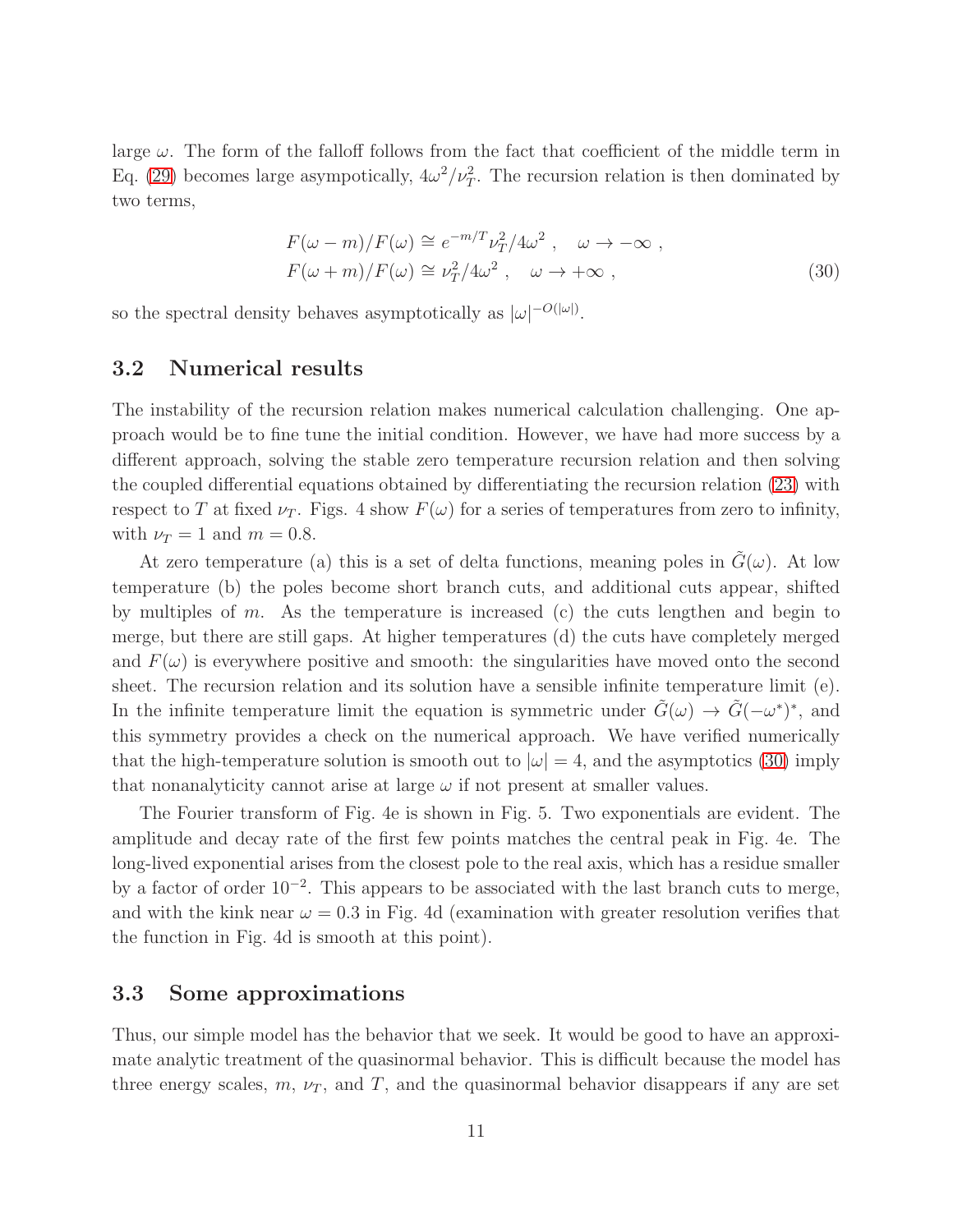

Figure 4: The real part of  $\tilde{G}(\omega)$  for  $\nu_T = 1$ ,  $m = 0.80$ , and various values of  $y = e^{-m/T}$ . The vertical axis is rescaled at each temperature for best visibility (the actual area under the curve is  $\pi$  at all temperatures), and at zero temperature  $\omega$  is taken slightly above the real axis for the same reason.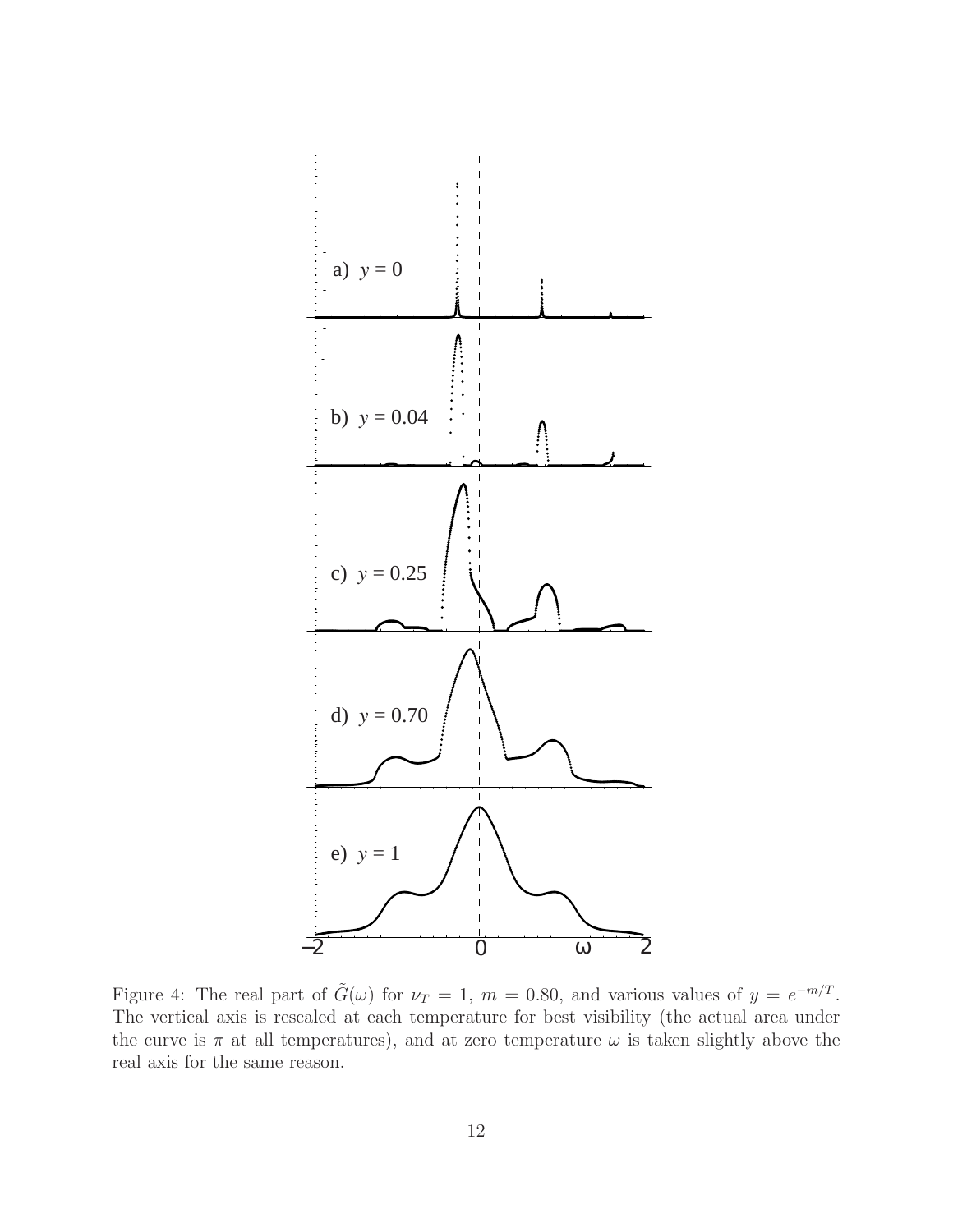

Figure 5: The logarithm of the real time infinite temperature correlator,  $\ln |G(t)|$ , for  $\nu_T = 1$ ,  $m = 0.8$ , and  $T = \infty$ . For clarity, time differences of  $2\pi/m$  are displayed: on shorter intervals the correlator shows strong oscillations due to interference of singularities spaced by multiples of m.

to zero.<sup>[5](#page-13-0)</sup> Note that in Fig. 4 we have taken  $\nu_T = 1, m = 0.8$ , near the middle of parameter space, because the numerics are cleanest there.

We can develop an approximate solution when any of the parameters is small; here we note a few features of two such approximations.

#### 3.3.1 Small  $\lambda$  (small  $\nu_T$ )

The ordinary perturbation theory in  $\lambda$  is singular here at long times [\[14\]](#page-20-10). In our model, this shows up as the fact that each additional order of perturbation theory brings additional poles in  $G(T, \omega)$ , even within the 1PI part. However, we can obtain an improved approximation from what we know of the solution. We expect that the pole at  $\omega = 0$  will turn into a short branch cut, and that additional branch cuts will develop translated by multiples of m. From the structure of the recursion relation, the spectral weight in the branch cut at  $\omega = mk$  will is of order  $g^{-2|k|}$ . Again,  $\nu_T^2 = 2\lambda/m(1 - e^{-m/T})$ . To see the branch cut we focus on  $\omega \ll m$ ,

<span id="page-13-0"></span><sup>&</sup>lt;sup>5</sup>There is power law decay at  $m = 0$ , but as we have noted this is not associated with large N.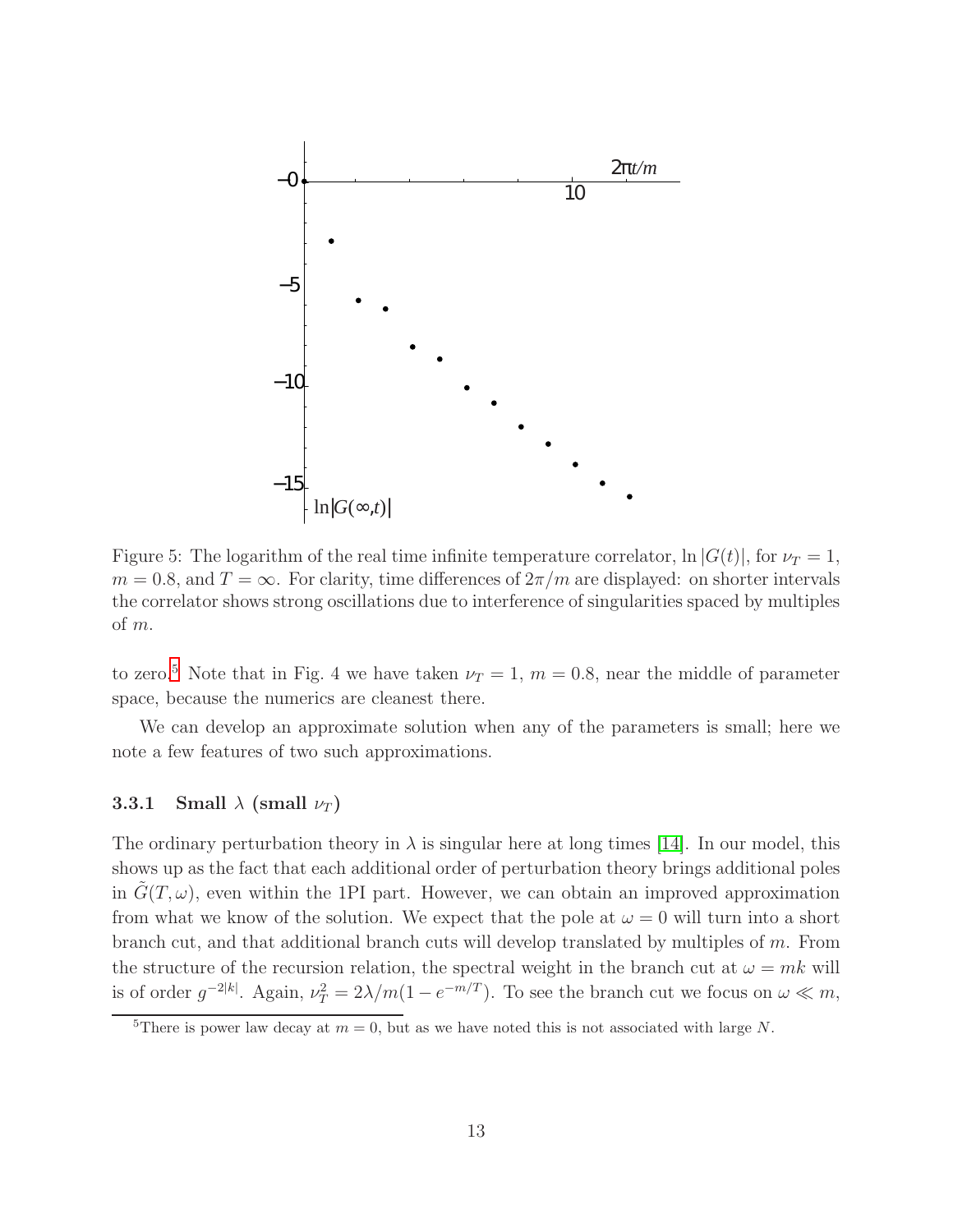for which the recursion relation implies

<span id="page-14-1"></span>
$$
\tilde{G}(T,\omega-m) - \frac{4}{\nu_T^2} \frac{1}{\tilde{G}(T,\omega)} + e^{-m/T} \tilde{G}(T,\omega+m) = \frac{4i\omega}{\nu_T^2},
$$

$$
\tilde{G}(T,\omega) - \frac{4}{\nu_T^2} \frac{1}{\tilde{G}(T,\omega+m)} = \frac{4im}{\nu_T^2},
$$

$$
-\frac{4}{\nu_T^2} \frac{1}{\tilde{G}(T,\omega-m)} + e^{-m/T} \tilde{G}(T,\omega) = -\frac{4im}{\nu_T^2}.
$$
(31)

In the second and third lines we have used  $\omega \ll m$  on the RHS, and have dropped one term on the LHS because  $G(T, \omega \pm 2m) \ll G(T, \omega)$ . Using these we can eliminate  $G(T, \omega \pm m)$ to obtain the cubic equation

$$
i\omega y \tilde{G}(T,\omega)^3 + (-1 + y - y^2 - \omega \tau + y\omega \tau) \tilde{G}(T,\omega)^2 + i\tau (2 - 2y + \omega \tau) \tilde{G}(T,\omega) + \tau^2 = 0 , \quad (32)
$$

where  $y = e^{-m/T}$  and  $\tau = 4m/\nu_T^2$ . For simplicity consider the limit  $y \to 1$ , where

$$
i\omega \tilde{G}(T,\omega)^3 - \tilde{G}(T,\omega)^2 + i\omega \tau^2 \tilde{G}(T,\omega) + \tau^2 = 0.
$$
 (33)

At  $\omega = 0$ ,  $\tilde{G}(T,\omega) = \tau$  is purely real. However, the discriminant for this equation vanishes at  $\omega^2 = (11 + 5^{3/2})/2\tau^2$ , beyond which the solution is purely imaginary. This determines the branch cut width  $O(\tau^{-1}) = O(\lambda/m^2[1-y])$ .

These results have been confirmed numerically. Note that the spectral density implied by the cubic equation is more complicated than the semicircle law that might have been expected for a short cut.<sup>[6](#page-14-0)</sup> The cuts at  $\omega \pm m$  are also determined by the relations [\(31\)](#page-14-1) and are smaller by  $O(\lambda)$ . The further cuts are given by the two-term recursion [\(30\)](#page-11-0) and are down by  $\lambda^{|k|}$  as expected. One can systematically carry this small- $\lambda$  approximation to higher order and no singularities arise, so we have found the quantitative small- $\lambda$  behavior. The branch points imply power law decay, so there is again a contradiction with the finite-N behavior.

#### 3.3.2 Small m

At small m the recursion relation goes over naively to the differential equation

$$
m(1 - e^{-m/T})\tilde{G}(T,\omega)\tilde{G}(T,\omega)' = (1 + e^{-m/T})\tilde{G}(T,\omega)^2 - \frac{4i\omega}{\nu_T^2}\tilde{G}(T,\omega) - \frac{4}{\nu_T^2},\qquad(34)
$$

where the prime denotes an  $\omega$ -derivative. We are holding  $m/T$  fixed. If T were held fixed the LHS would be of order  $m^2$  and we would need to keep also a second derivative term, but the conclusions would be similar. The derivative term is a perturbation, but a singular

<span id="page-14-0"></span><sup>&</sup>lt;sup>6</sup>The discriminant also vanishes at  $\omega^2 = (11 - 5^{3/2})/2\tau^2$ , so there is another branch cut not far below the real axis.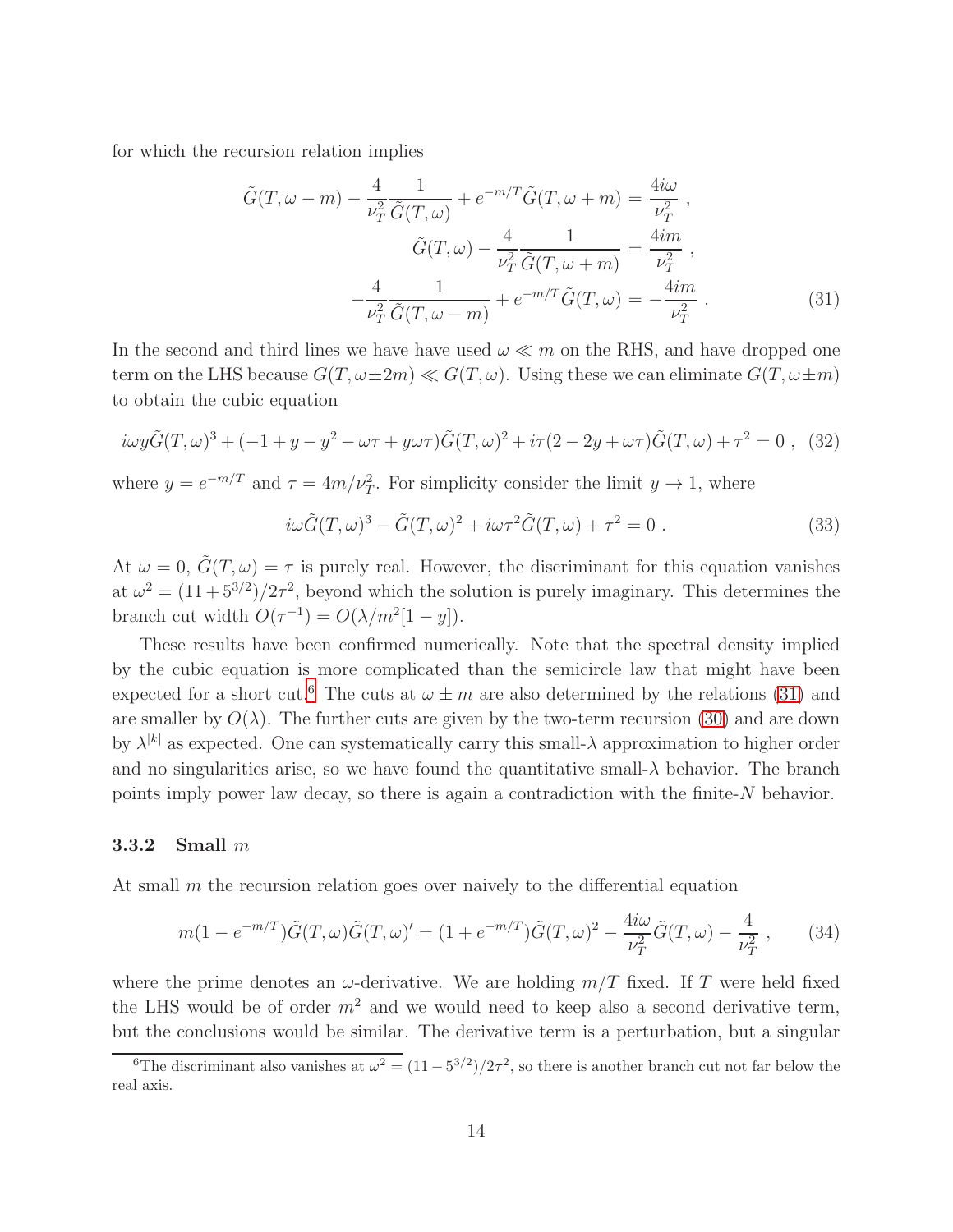one [\[30\]](#page-22-2): it can become large in regions of large gradient. Again it is useful to study the stability near a solution  $\tilde{G}_*$ , expanding  $\tilde{G} = \tilde{G}_* + \gamma$ :

$$
m(1 - e^{-m/T})\tilde{G}_{*}\gamma' = -m(1 - e^{-m/T})\tilde{G}'_{*}\gamma + 2(1 + e^{-m/T})\tilde{G}_{*}\gamma - \frac{4i\omega}{\nu_{T}^{2}}\gamma.
$$
 (35)

Assuming that the solution  $G_*$  is close to the algebraic solution [\(28\)](#page-10-1), one finds that the solution is stable toward increasing  $\omega$  for  $\omega < -\hat{\nu}$  and for  $\omega > \hat{\nu}$ , where  $\pm \hat{\nu} = \pm \nu_T \sqrt{1 + e^{-m/T}}$ are the branch points of the  $m = 0$  solution, and stable toward decreasing  $\omega$  for  $-\hat{\nu} < \omega < \hat{\nu}$ .

Thus, starting from the known asymptotic behavior at large negative  $\omega$ , the differential equation has a unique solution which is close to the  $m = 0$  solution for  $\omega < -\hat{\nu}$  and then blows up rapidly, as  $e^{\omega \hat{\nu}}$ . Similarly by starting at  $\omega = \hat{\nu}$  and integrating in both directions one obtains a solution that is close to the  $m = 0$  solution for  $\omega > -\hat{\nu}$  and blows up beyond this point. These solutions clearly do not match onto one another as a single solution to the differential equation. The point is that near the branch point  $\omega = -\hat{\nu}$  the gradients become of order  $1/m$  and we must use the original discrete form of the equation. The full solution requires matching this 'boundary layer' solution with the smooth outer solutions that we have found. The details are an interesting direction for future work. In particular, the singularities will be closest to the real axis in the boundary layer, where the variation is the most rapid, and so this part of the solution dominates the long-time behavior.

#### 3.4 The Hawking-Page transition

In the model thus far, we have not imposed the singlet constraint that generally is present in quantum mechanical realizations of gauge/gravity duality. In consequence, there is no phase transition as the temperature is varied. These features can be restored without altering the earlier results, by introducing some decoupled sectors. First, to form a singlet we need an antifundamental excitation, which we can obtain from an additional decoupled oscillator. It would be more natural to excite an antifundamental excitation of the original  $\phi$  oscillator, but then we would also need to include ladder graphs as in Ref. [25]; this may be an interesting direction for future work.

The thermal phase transition with large-N oscillators has been studied in Ref. [\[31\]](#page-22-3) and in more detail in Ref. [\[12\]](#page-20-8). We will review this very briefly. The singlet constraint is enforced by integrating over a Wilson-Polyakov line  $U$  in the Euclidean time direction. At fixed diagonal U the adjoint thermal propagator is

<span id="page-15-0"></span>
$$
\int_{-\infty}^{\infty} dt \, e^{i\omega t} \langle \mathcal{T} X_{ij}(t) X_{kl}(0) \rangle = \delta_{il} \delta_{jk} \left\{ \frac{i}{\omega^2 - m^2 + i\epsilon} + \frac{\pi}{m} \sum_{n=1}^{\infty} \left[ \left( e^{-m/T} U_{ii} U_{jj}^{-1} \right)^n \delta(\omega + m) + \left( e^{-m/T} U_{jj} U_{ii}^{-1} \right)^n \delta(\omega - m) \right] \right\} . \tag{36}
$$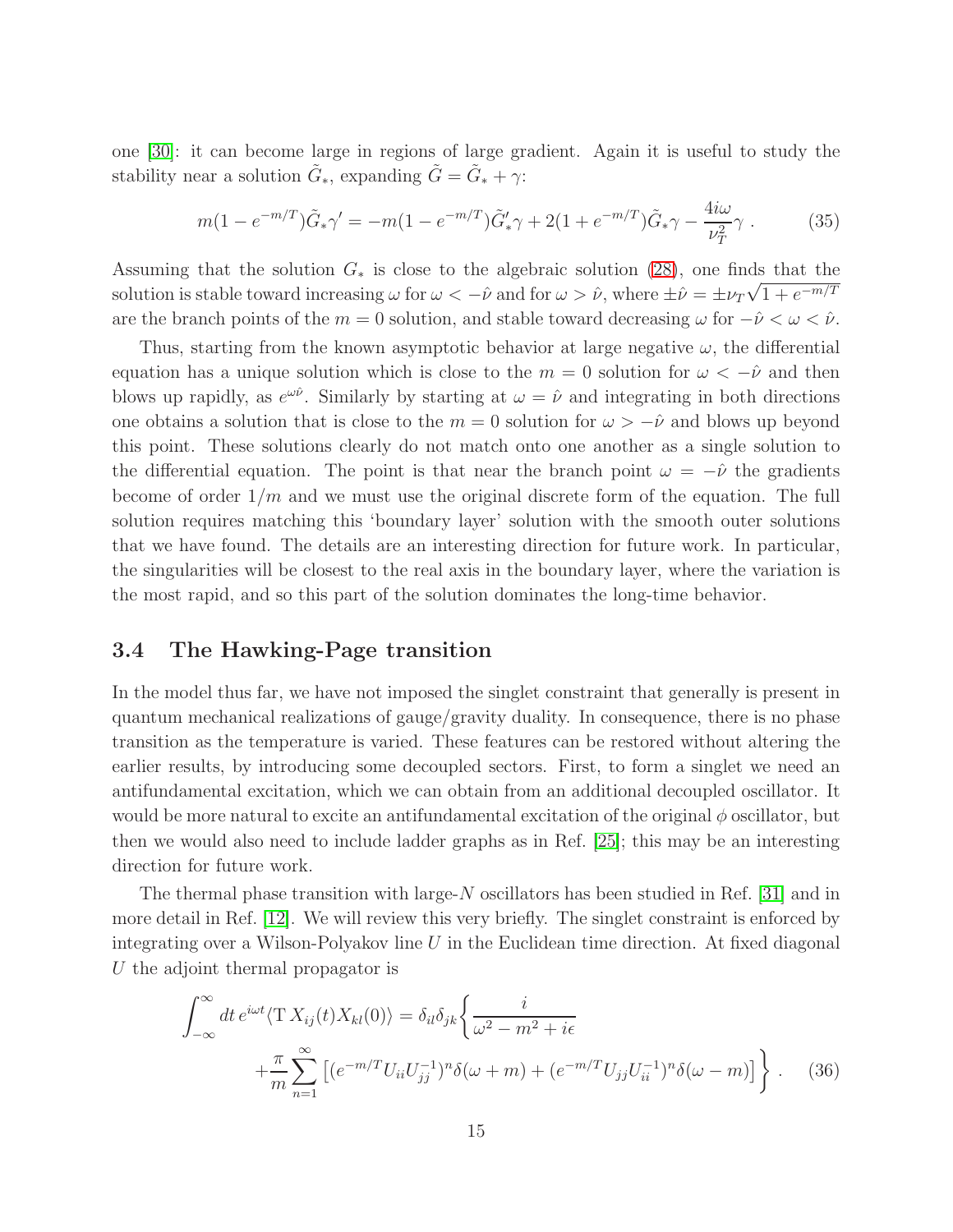The sum represents paths that wind around the Euclidean time direction  $\pm n$  times, each winding picking up a phase from the Wilson-Polyakov line. All adjoint propagators in a graph are evaluated with the same U, which is then integrated over. The  $\phi$  propagator is unaffected because M is large: paths that wind around the Euclidean time direction do not contribute.

We extend the previous model by the addition of an adjoint oscillator of frequency  $m'$ . This is decoupled from the other fields except through the singlet constraint, that is, through its coupling to U. The phase transition occurs when [\[12\]](#page-20-8)

$$
e^{-m/T_c} + e^{-m'/T_c} = 1.
$$
\n(37)

As  $m' \to 0$ ,  $T_c \to 0$  and as  $m' \to \infty$ ,  $T_c \to \infty$ , so we can adjust the transition to take place at any temperature.

At  $T < T_c$ , the eigenvalues  $U_{ii}$  are uniformly distributed on the unit circle, so that  $\sum_i U_{ii}^n = 0$  for any finite n. It then follows that the U-dependent terms from Eq. [\(36\)](#page-15-0) drop out in every trace at leading order in  $N$ , so the correlator reduces to its zero temperature form (see for example Refs. [\[32,](#page-22-4) [33\]](#page-22-5)) Thus there is no quasinormal behavior.

At  $T > T_c$  the eigenvalues become nonuniform, and at  $T \gg T_c$  they are concentrated around the identity. For  $T \gg m'$  we can replace U with the identity, and the propagator [\(36\)](#page-15-0) reduces to its form [\(20\)](#page-9-2) without the singlet constraint. We then recover the quasinormal behavior found earlier.

## 4 The information paradox

Now let us return to the information paradox, and discuss what we might learn. Our model does not capture all aspects of the paradox, spacetime locality in particular: like the weakly coupled gauge theory, there is no large bulk dual and no notion of spacetime locality. At best, the model represents a bulk theory in a large curvature limit.

What the model does preserve is the large-N structure, the existence of dissipative behavior in the planar limit that does not survive at finite N. The  $1/N$  expansion in gauge/gravity duality is dual to the loop expansion in quantum gravity. It is a crucial question, how the preservation of information is manifested in this expansion. Whatever form the answer takes, there should be some parallel in our model.

For example, there have been many proposals over the years that evidence for information restoration can be seen in the breakdown of the gravitational loop expansion even at low orders; see Ref. [\[34\]](#page-22-6) for a recent discussion along these lines. A rather different proposal is that the restoration arises from nonperturbative effects in the gravitational loop expansion, additional saddle points that were omitted in the original argument [\[15,](#page-21-0) [35\]](#page-22-7). These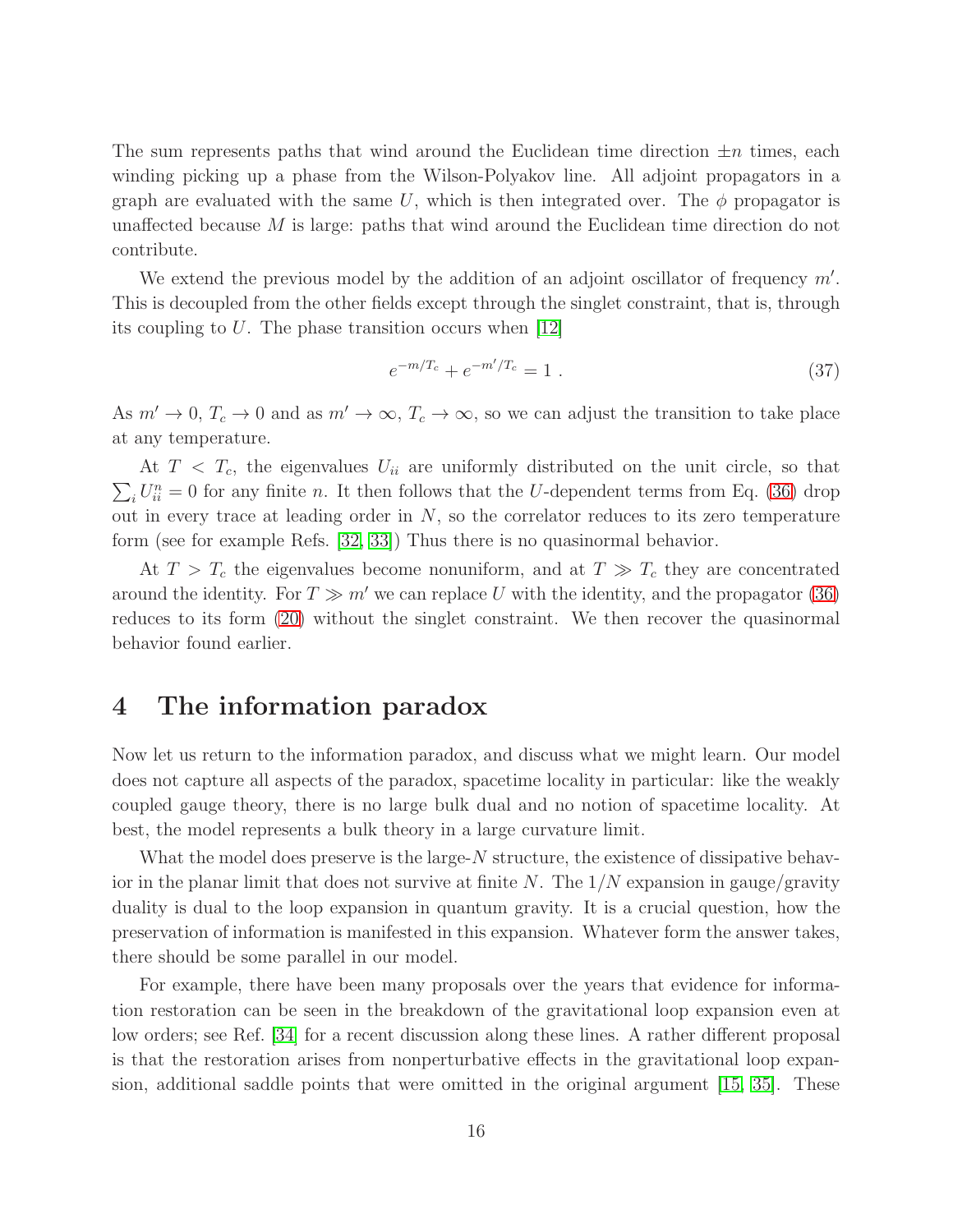two approaches would correspond respectively to an order-by-order breakdown of the 1/N expansion, and to the contribution of  $e^{-O(N^2)}$  effects.

The saddle point proposal has been analyzed critically in Refs. [\[16,](#page-21-3) [17,](#page-21-4) [36,](#page-22-8) [37,](#page-22-9) [38,](#page-22-10) [39\]](#page-22-11). We can paraphrase their key argument as follows. In the planar approximation, in the regime where the singularities lie below the real axis, the spectral density  $F(\mu) = \text{Re } G(\mu)/\pi$  has support on the whole real axis. At finite  $N$ , this must break up into poles with a typical spacing  $e^{-O(N^2)}$ . If we consider an observable corresponding to the convolution of  $\tilde{G}(\mu)$  with some smooth function, the effect is only of order  $e^{-O(N^2)}$ , and so looks as though it might be captured by a saddle point contribution [\[15,](#page-21-0) [35\]](#page-22-7). However, if we measure  $\tilde{G}(\mu)$  at a precise value of  $\mu$ , the effect is of order one (or larger), which cannot be captured by such a saddle point.

A Euclidean saddle point gives a contribution to the density matrix, so with two such saddles we have

$$
\rho = \frac{\rho_1 + e^{S_1 - S_2} \rho_2}{1 + e^{S_1 - S_2}} \,,\tag{38}
$$

with  $\rho_1$  and  $\rho_2$  normalized density matrices and  $S_2 - S_1$  of order  $G^{-1} \sim N^2$ . This implies for the correlator

$$
F = \frac{F_1 + e^{S_1 - S_2} F_2}{1 + e^{S_1 - S_2}} \,. \tag{39}
$$

Observing the order one effect requires measurements on a time scale of order  $e^{O(N^2)}$ , which suggests the possibility of a compensating  $N$ -dependence.<sup>[7](#page-17-0)</sup> However, the extra saddle points do not have the necessary enhancement: we need that the total residue of the poles in  $F(\mu)$ be 1. The dominant saddle gives a continuum with total weight  $1 - e^{-O(N^2)}$ , while the secondary saddles may give poles but with total weight  $e^{-O(N^2)}$ .

Our discussion suggests a further problem with this idea. Namely, the difference between the planar and finite-N behavior already shows up in the basic model presented in Sec. 2.1, without the singlet constraint and without the Wilson line variable  $U$ . The additional saddle discussed in Refs. [\[15,](#page-21-0) [35\]](#page-22-7) appears in the U-integration.

We should be alert to possible artifacts of our model. In particular, the fact that we find power law decay at small g for arbitrarily large temperatures is likely connected with the fact that the fields in our adjoint heat bath are free, so states do not mix as completely as they should. We expect that in the weakly coupled gauge theory (at temperatures above the Hawking-Page transition) there will be exponential decay. However, the power law decay is already in contradiction with the finite- $N$  behavior, so for our purposes we can regard this as quasinormal behavior.

<span id="page-17-0"></span><sup>7</sup>For black holes that decay, the time scale is very much shorter. However, in this case one must observe of order  $N^2$  particles, so again there is the possibility of an offsetting factor.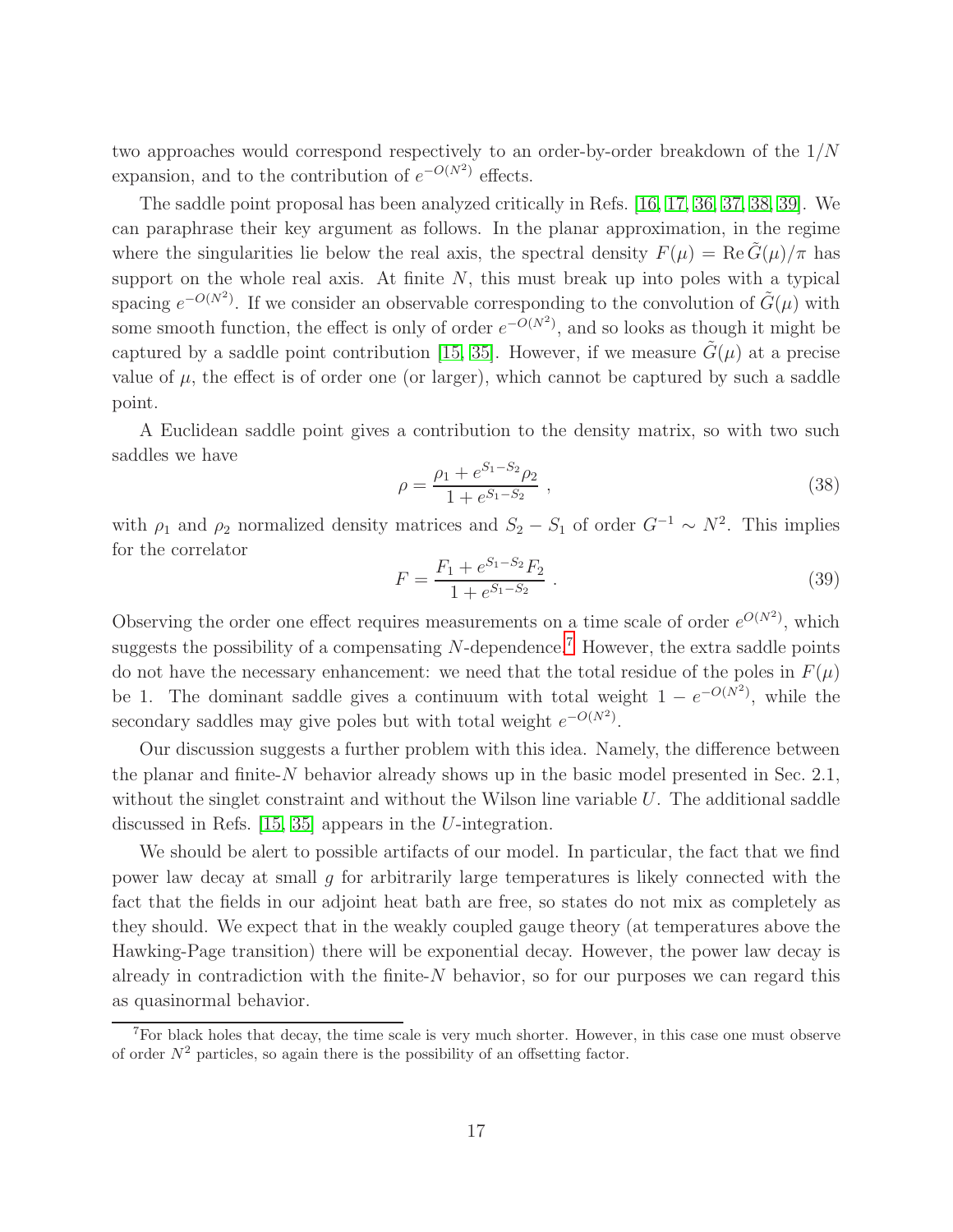Because we do not have a bulk spacetime, we cannot separate stringy physics from gravitational field theory. That is, we capture the gravitational loop expansion but not the  $\alpha'$  expansion. Thus we cannot directly investigate proposals such as those in Refs. [\[40,](#page-22-12) [41\]](#page-22-13), which relate information recovery to specifically stringy physics.

Our discussion has been entirely in the field theory language. The dual language would correspond to working with  $U(N)$  invariants such as products of A and  $A^{\dagger}$ , either traced or in bilinears with a and  $a^{\dagger}$ ; it would be interesting to develop this further. In this form, finiteness of N shows up as relations between these invariants; for example,  $\text{Tr}(A^k)$  can be expressed in terms of lower traces for  $k > N$ . One does not expect these relations to be visible in perturbation theory in  $1/N$ , since for any given k they turn on abruptly at a finite value of  $1/N$ . Rather, they seem to imply that the closed string bulk variable are simply not good variables for nonperturbative gravity.

This reduction of the number of independent variables is the 'stringy exclusion principle' [\[42\]](#page-22-14). It has been related to the growth of the size of objects at high energy [\[43\]](#page-23-0). The information paradox also implies another reduction in the size of the Hilbert space, the 'black hole complementarity principle' [\[44\]](#page-23-1). For example, in an eternal AdS black hole there is an infinite number of infalling modes at the horizon; however, only a Bekenstein-Hawking entropy's worth can be independent. The idea that black hole complementarity is a consequence of the stringy exclusion principle is implicit in various places; the formulation of the information paradox in Ref. [\[15\]](#page-21-0) makes it particularly clear.

Growth of string states near the horizon was discussed in Refs. [\[45,](#page-23-2) [46\]](#page-23-3). Unlike the case studied in Ref. [\[43\]](#page-23-0), where the string blows up into a spherical D3-brane, at the horizon it grows into a randomly walking long string. In the gauge theory, the former corresponds to the trace of a large power of a single field, while the latter suggests the more generic case of the trace of a random sequence of fields.

D-branes are related to the  $(2n_{\text{loop}})!$  growth of perturbation theory [\[47\]](#page-23-4), versus  $n_{\text{loop}}!$ in field theory, and to the associated  $e^{-1/g_s}$  effects (though they cannot be the only such effects [\[48\]](#page-23-5)). Given the connection between the stringy exclusion principle and D-branes, we are led to conjecture that the breakdown of low energy effective field theory in the neighborhood of a black hole is manifested by a  $(2n_{\text{loop}})!$  growth of perturbation theory, and by  $e^{-O(1/\sqrt{G})}$  nonperturbative effects, as compared to  $e^{-O(1/G)}$  contributions from field theory saddles. This conjecture is just based on analogy; we do not have any specific scenario for how these large high order amplitudes appear, and for how the  $e^{-O(1/\sqrt{G})}$  effects become order one in certain observables.

Lastly, we note an interesting recent paper [\[49\]](#page-23-6) on the time scale for black hole information return. The arguments of this paper rest on certain assumptions about the thermalization process. It may be possible to investigate these in our model, or some extension of it.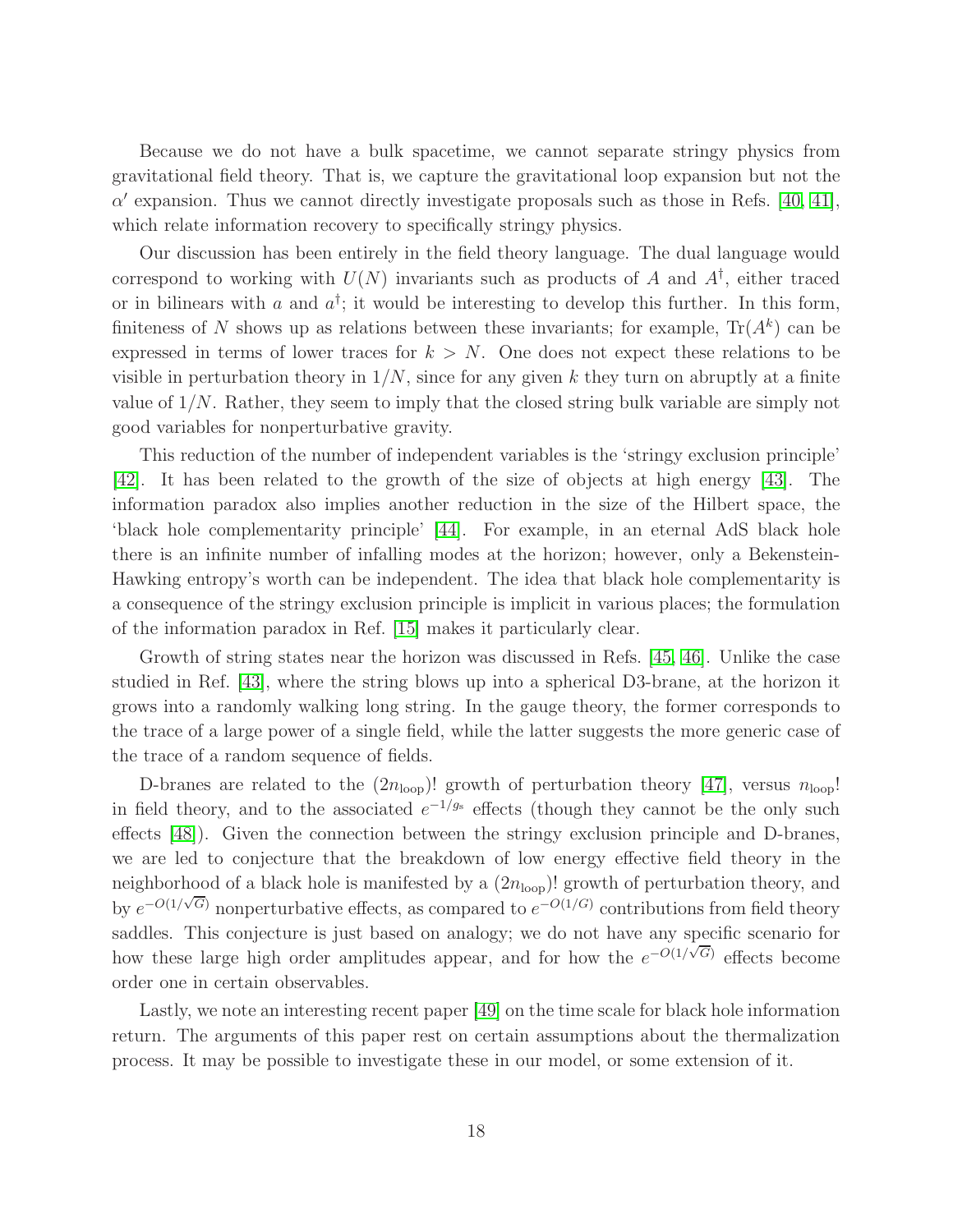# Acknowledgments

We thank S. Giddings, D. Gross, G. Horowitz, D. Kabat, D. Mateos, M. Srednicki, and B. Shraiman for comments and discussions. This work was supported in part by NSF grants PHY05-51164 and PHY04-56556.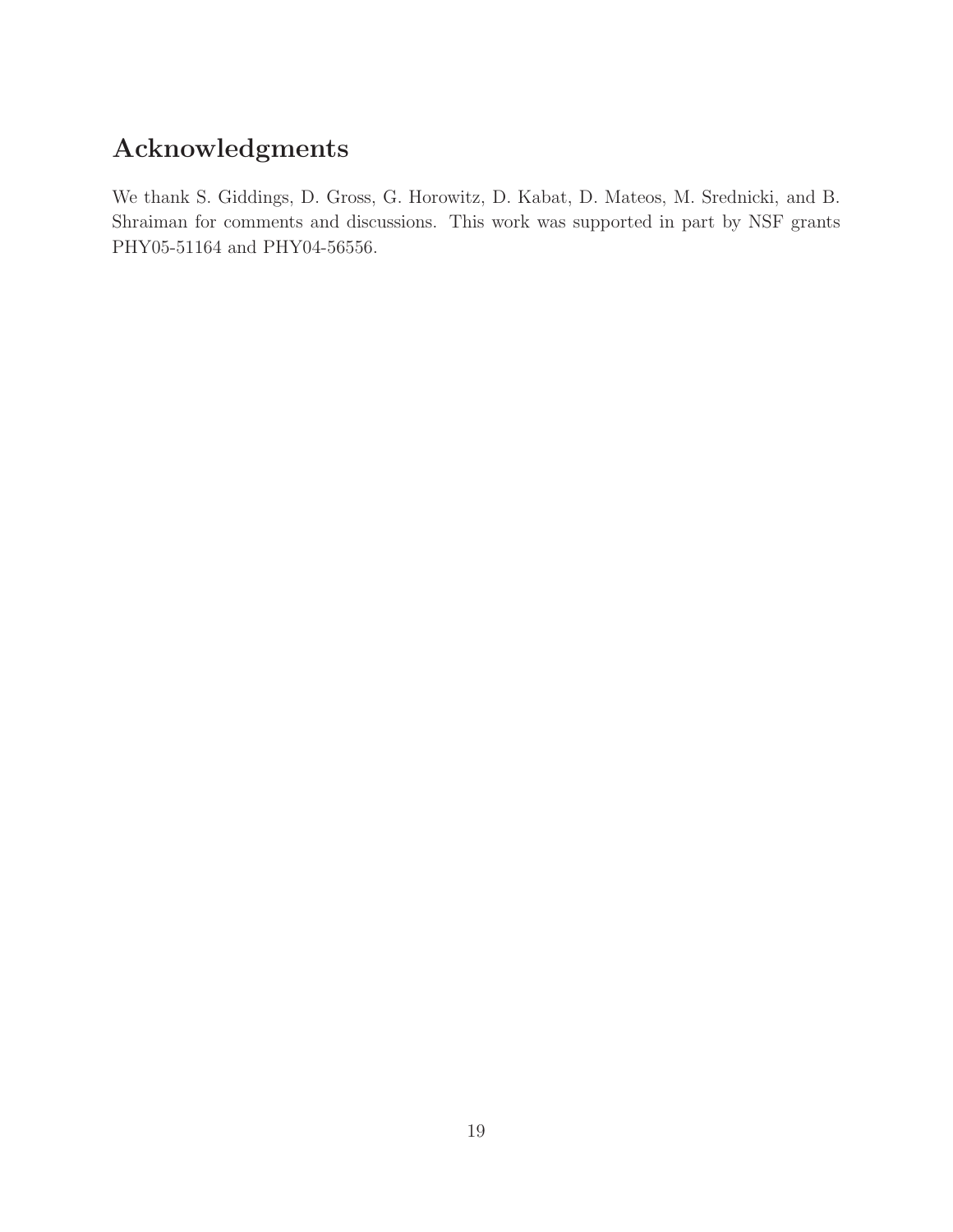## <span id="page-20-0"></span>References

- [1] S. W. Hawking, "Breakdown Of Predictability In Gravitational Collapse," Phys. Rev. D 14, 2460 (1976).
- <span id="page-20-1"></span>[2] G. 't Hooft, "Dimensional reduction in quantum gravity," [arXiv:gr-qc/9310026.](http://arxiv.org/abs/gr-qc/9310026)
- <span id="page-20-2"></span>[3] L. Susskind, "The World As A Hologram," J. Math. Phys. 36, 6377 (1995) [\[arXiv:hep-th/9409089\]](http://arxiv.org/abs/hep-th/9409089).
- [4] J. M. Maldacena, "The large N limit of superconformal field theories and supergravity," Adv. Theor. Math. Phys. 2, 231 (1998) [Int. J. Theor. Phys. 38, 1113 (1999)] [\[arXiv:hep-th/9711200\]](http://arxiv.org/abs/hep-th/9711200).
- <span id="page-20-11"></span>[5] N. Itzhaki, J. M. Maldacena, J. Sonnenschein and S. Yankielowicz, "Supergravity and the large N limit of theories with sixteen supercharges," Phys. Rev. D 58, 046004 (1998) [\[arXiv:hep-th/9802042\]](http://arxiv.org/abs/hep-th/9802042).
- <span id="page-20-12"></span><span id="page-20-3"></span>[6] T. Banks, W. Fischler, S. H. Shenker and L. Susskind, "M theory as a matrix model: A conjecture," Phys. Rev. D 55, 5112 (1997) [\[arXiv:hep-th/9610043\]](http://arxiv.org/abs/hep-th/9610043).
- <span id="page-20-4"></span>[7] S. W. Hawking and D. N. Page, "Thermodynamics Of Black Holes In Anti-De Sitter Space," Commun. Math. Phys. 87, 577 (1983).
- <span id="page-20-5"></span>[8] E. Witten, "Anti-de Sitter space, thermal phase transition, and confinement in gauge theories," Adv. Theor. Math. Phys. 2, 505 (1998) [\[arXiv:hep-th/9803131\]](http://arxiv.org/abs/hep-th/9803131).
- <span id="page-20-6"></span>[9] B. S. Skagerstam, "On The Large N(C) Limit Of The SU(N)-C Color Quark - Gluon Partition Function," Z. Phys. C 24, 97 (1984).
- <span id="page-20-7"></span>[10] B. Sundborg, "The Hagedorn transition, deconfinement and  $N = 4$  SYM theory," Nucl. Phys. B 573, 349 (2000) [\[arXiv:hep-th/9908001\]](http://arxiv.org/abs/hep-th/9908001).
- <span id="page-20-8"></span>[11] A. M. Polyakov, "Gauge fields and space-time," Int. J. Mod. Phys. A 17S1, 119 (2002) [\[arXiv:hep-th/0110196\]](http://arxiv.org/abs/hep-th/0110196).
- [12] O. Aharony, J. Marsano, S. Minwalla, K. Papadodimas and M. Van Raamsdonk, "The Hagedorn / deconfinement phase transition in weakly coupled large N gauge theories," Adv. Theor. Math. Phys. 8, 603 (2004) [\[arXiv:hep-th/0310285\]](http://arxiv.org/abs/hep-th/0310285).
- <span id="page-20-10"></span><span id="page-20-9"></span>[13] G. Festuccia and H. Liu, "Excursions beyond the horizon: Black hole singularities in Yang-Mills theories. I," JHEP 0604, 044 (2006) [\[arXiv:hep-th/0506202\]](http://arxiv.org/abs/hep-th/0506202).
- [14] G. Festuccia and H. Liu, "The arrow of time, black holes, and quantum mixing of large N Yang-Mills theories," [arXiv:hep-th/0611098.](http://arxiv.org/abs/hep-th/0611098)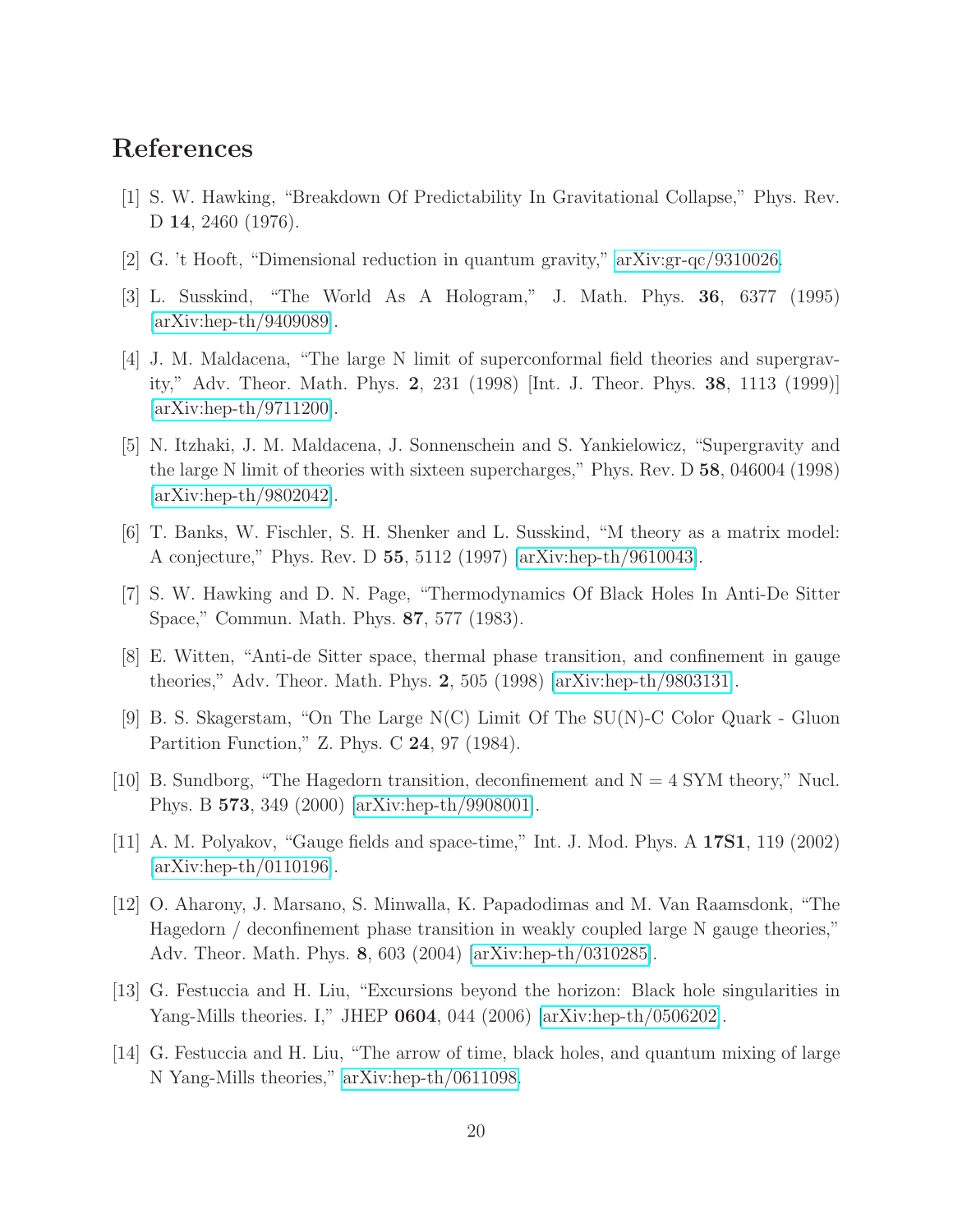- <span id="page-21-3"></span><span id="page-21-0"></span>[15] J. M. Maldacena, "Eternal black holes in Anti-de-Sitter," JHEP 0304, 021 (2003)  $\arXiv:hep-th/0106112$ .
- [16] D. Birmingham, I. Sachs and S. N. Solodukhin, "Conformal field theory interpretation of black hole quasi-normal modes," Phys. Rev. Lett. 88, 151301 (2002)  $\arXiv:hep-th/0112055$ .
- <span id="page-21-4"></span>[17] D. Birmingham, I. Sachs and S. N. Solodukhin, "Relaxation in conformal field theory, Hawking-Page transition, and quasinormal/normal modes," Phys. Rev. D 67, 104026 (2003) [\[arXiv:hep-th/0212308\]](http://arxiv.org/abs/hep-th/0212308).
- <span id="page-21-5"></span>[18] V. Balasubramanian, P. Kraus and M. Shigemori, "Massless black holes and black rings as effective geometries of the D1-D5 system," Class. Quant. Grav. 22, 4803 (2005) [\[arXiv:hep-th/0508110\]](http://arxiv.org/abs/hep-th/0508110).
- <span id="page-21-1"></span>[19] G. T. Horowitz and V. E. Hubeny, "Quasinormal modes of AdS black holes and the approach to thermal equilibrium," Phys. Rev. D 62, 024027 (2000) [\[arXiv:hep-th/9909056\]](http://arxiv.org/abs/hep-th/9909056).
- <span id="page-21-9"></span><span id="page-21-2"></span>[20] U. H. Danielsson, E. Keski-Vakkuri and M. Kruczenski, "Black hole formation in AdS and thermalization on the boundary," JHEP 0002, 039 (2000) [\[arXiv:hep-th/9912209\]](http://arxiv.org/abs/hep-th/9912209).
- [21] V. Balasubramanian, D. Marolf and M. Rozali, "Information recovery from black holes," Gen. Rel. Grav. 38, 1529 (2006) [Int. J. Mod. Phys. D 15, 2285 (2006)]  $\arXiv:hep-th/0604045$ .
- <span id="page-21-7"></span><span id="page-21-6"></span>[22] N. Iizuka, D. N. Kabat, G. Lifschytz and D. A. Lowe, "Probing black holes in nonperturbative gauge theory," Phys. Rev. D 65, 024012 (2002) [\[arXiv:hep-th/0108006\]](http://arxiv.org/abs/hep-th/0108006).
- [23] N. Iizuka, D. N. Kabat, G. Lifschytz and D. A. Lowe, "Quasiparticle picture of black holes and the entropy-area relation," Phys. Rev. D 67, 124001 (2003) [\[arXiv:hep-th/0212246\]](http://arxiv.org/abs/hep-th/0212246).
- <span id="page-21-8"></span>[24] A. O. Caldeira and A. J. Leggett, "Path integral approach to quantum Brownian motion," Physica 121A, 587 (1983).
- <span id="page-21-10"></span>[25] G. 't Hooft, "A Two-Dimensional Model For Mesons," Nucl. Phys. B 75, 461 (1974).
- <span id="page-21-11"></span>[26] A. E. Lawrence and E. J. Martinec, "Black Hole Evaporation Along Macroscopic Strings," Phys. Rev. D 50, 2680 (1994) [\[arXiv:hep-th/9312127\]](http://arxiv.org/abs/hep-th/9312127).
- [27] J. S. Schwinger, "Brownian motion of a quantum oscillator," J. Math. Phys. 2, 407 (1961).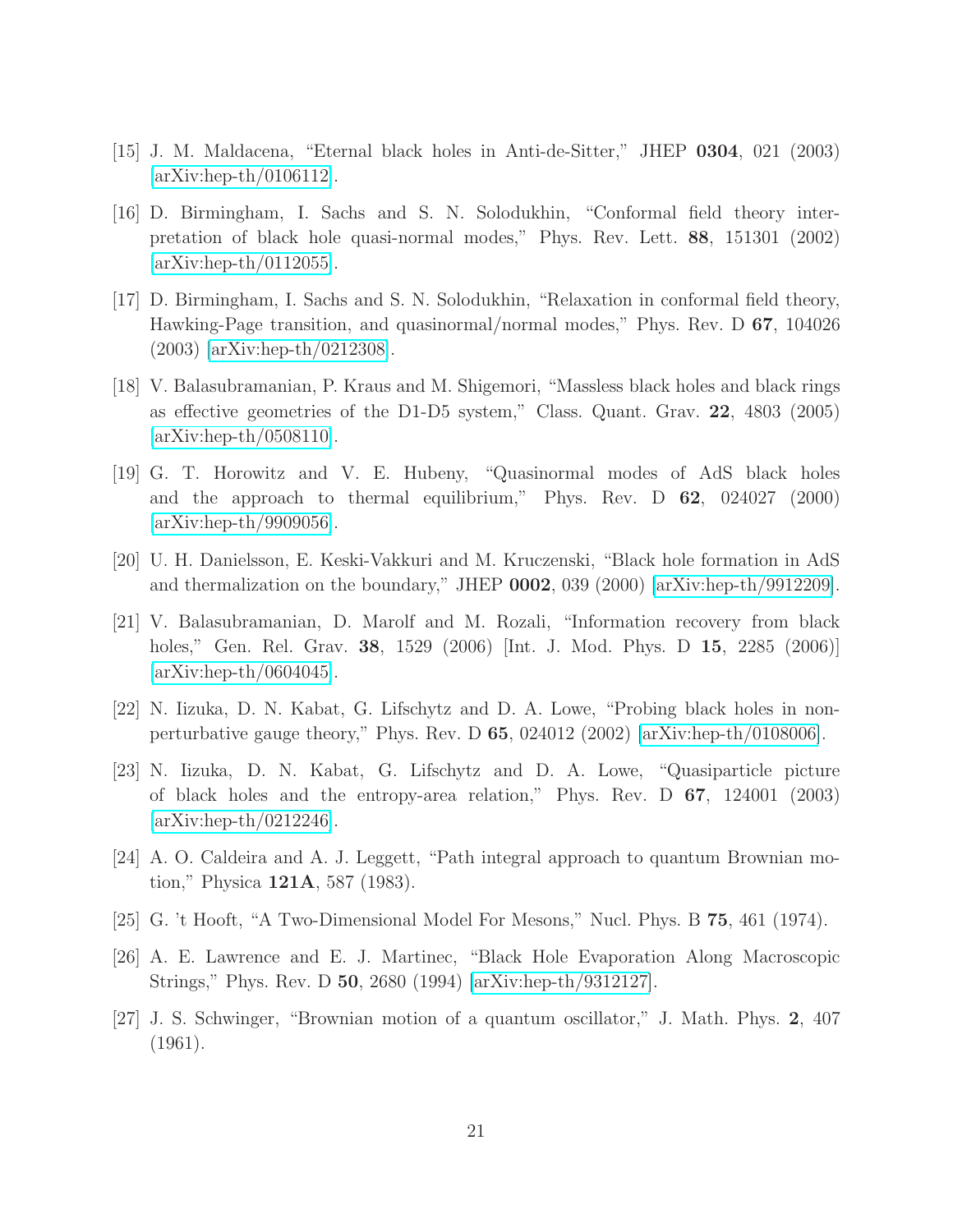- <span id="page-22-1"></span><span id="page-22-0"></span>[28] L. V. Keldysh, "Diagram technique for nonequilibrium processes," Zh. Eksp. Teor. Fiz. 47, 1515 (1964) Sov. Phys. JETP 20, 1018 (1965).
- <span id="page-22-2"></span>[29] A. J. Niemi and G. W. Semenoff, "Finite Temperature Quantum Field Theory In Minkowski Space," Annals Phys. 152, 105 (1984).
- <span id="page-22-3"></span>[30] Carl M. Bender and Steven A. Orszag, Advanced Mathematical Methods for Scientists and Engineers, McGraw-Hill, NY, 1978.
- <span id="page-22-4"></span>[31] Y. h. Gao and M. Li, "Large N strong/weak coupling phase transition and the correspondence principle," Nucl. Phys. B 551, 229 (1999) [\[arXiv:hep-th/9810053\]](http://arxiv.org/abs/hep-th/9810053).
- <span id="page-22-5"></span>[32] K. Furuuchi, "Large N reductions and holography," Phys. Rev. D 74, 045027 (2006) [\[arXiv:hep-th/0506183\]](http://arxiv.org/abs/hep-th/0506183).
- <span id="page-22-6"></span>[33] M. Brigante, G. Festuccia and H. Liu, "Inheritance principle and non-renormalization theorems at finite temperature," Phys. Lett. B 638, 538 (2006) [\[arXiv:hep-th/0509117\]](http://arxiv.org/abs/hep-th/0509117).
- <span id="page-22-7"></span>[34] S. B. Giddings, "Quantization in black hole backgrounds," Phys. Rev. D 76, 064027 (2007) [\[arXiv:hep-th/0703116\]](http://arxiv.org/abs/hep-th/0703116).
- <span id="page-22-8"></span>[35] S. W. Hawking, "Information loss in black holes," Phys. Rev. D 72, 084013 (2005) [\[arXiv:hep-th/0507171\]](http://arxiv.org/abs/hep-th/0507171).
- <span id="page-22-9"></span>[36] J. L. F. Barbon and E. Rabinovici, "Very long time scales and black hole thermal equilibrium," JHEP 0311, 047 (2003) [\[arXiv:hep-th/0308063\]](http://arxiv.org/abs/hep-th/0308063).
- <span id="page-22-10"></span>[37] J. L. F. Barbon and E. Rabinovici, "Long time scales and eternal black holes," Fortsch. Phys. 52, 642 (2004) [\[arXiv:hep-th/0403268\]](http://arxiv.org/abs/hep-th/0403268).
- <span id="page-22-11"></span>[38] M. Kleban, M. Porrati and R. Rabadan, "Poincare recurrences and topological diversity," JHEP 0410, 030 (2004) [\[arXiv:hep-th/0407192\]](http://arxiv.org/abs/hep-th/0407192).
- <span id="page-22-12"></span>[39] J. L. F. Barbon and E. Rabinovici, "Topology change and unitarity in quantum black hole dynamics," [arXiv:hep-th/0503144.](http://arxiv.org/abs/hep-th/0503144)
- <span id="page-22-13"></span>[40] L. Susskind, "Strings, black holes and Lorentz contraction," Phys. Rev. D 49, 6606 (1994) [\[arXiv:hep-th/9308139\]](http://arxiv.org/abs/hep-th/9308139).
- <span id="page-22-14"></span>[41] D. A. Lowe, J. Polchinski, L. Susskind, L. Thorlacius and J. Uglum, "Black hole complementarity versus locality," Phys. Rev. D 52, 6997 (1995) [\[arXiv:hep-th/9506138\]](http://arxiv.org/abs/hep-th/9506138).
- [42] J. M. Maldacena and A. Strominger, "AdS(3) black holes and a stringy exclusion principle," JHEP 9812, 005 (1998) [\[arXiv:hep-th/9804085\]](http://arxiv.org/abs/hep-th/9804085).